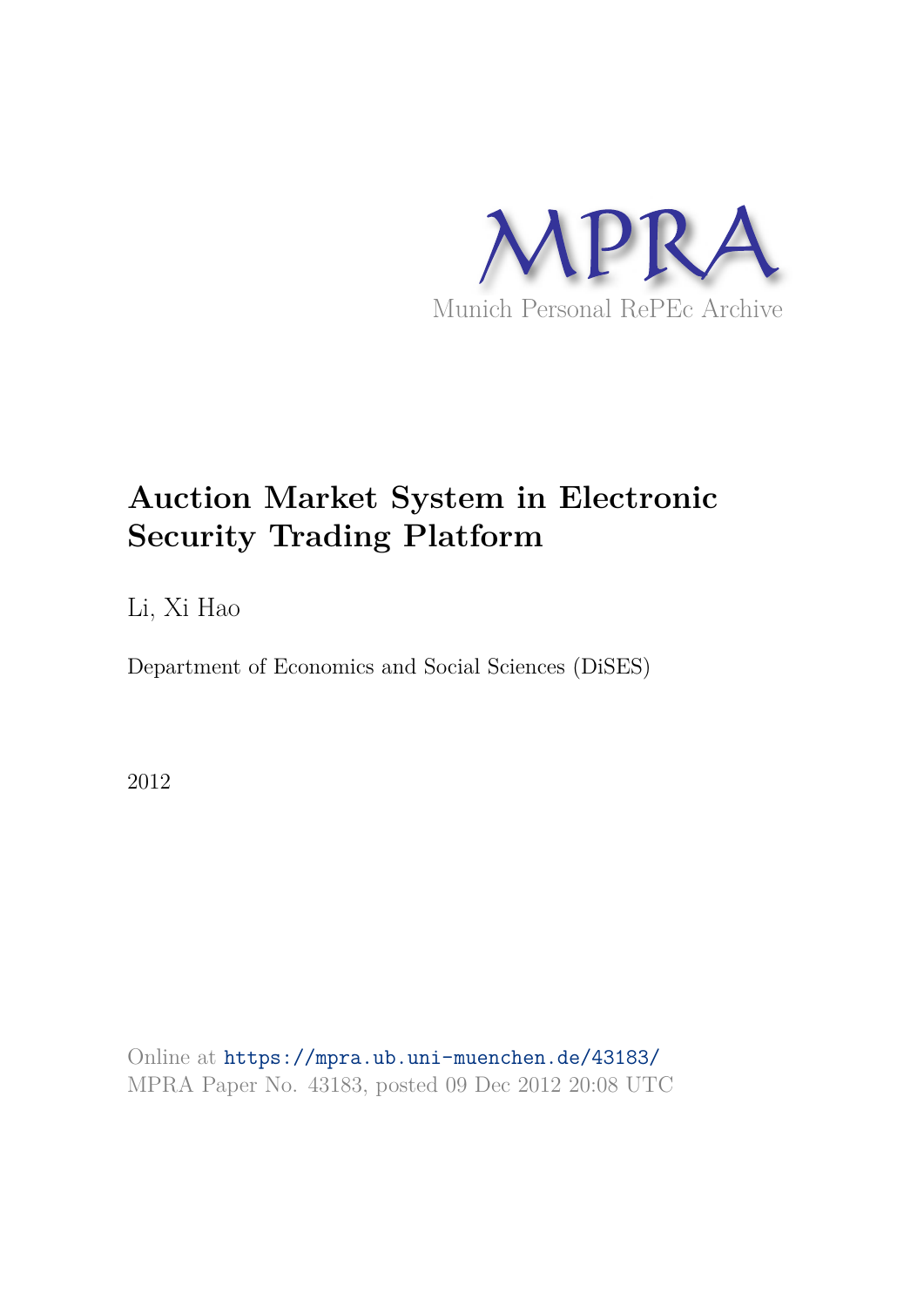# Auction Market System in Electronic Security Trading Platform

Li Xihao<sup>∗</sup>

Working Paper

December 8, 2012

#### Abstract

Under the background of the electronic security trading platform Xetra operated by Frankfurt Stock Exchange, we consider the Xetra auction market system (XAMS) from 'bottom-up', which the interaction among heterogeneous traders and Xetra auction market mechanism generates non-equilibrium price dynamics. First we develop an integrative framework that serves as general guidance for analyzing the economic system from 'bottom-up' and for seamlessly transferring the economic system into the corresponding agent-based model. Then we apply this integrative framework to construct the agent-based model of XAMS. By conducting market experiments with the computer implementation of the agentbased model of XAMS, we investigate the role of the price setter who assumes its trading behavior can manipulate the market price. The main finding is that the introduction of the price setter in the setting of XAMS improves market efficiency while does not significantly influence price volatility of the market.

Keywords: agent-based modeling, computational market experiment, electronic security trading platform, Xetra, non-equilibrium price dynamics, automatic trading.

JEL Classification: B4, C6, C9, D4, D5, D6, G1.

<sup>∗</sup>Department of Economics and Social Sciences (DiSES), Polytechnic University of Marche, Ancona, Italy. Email: xihao.li@gmail.com.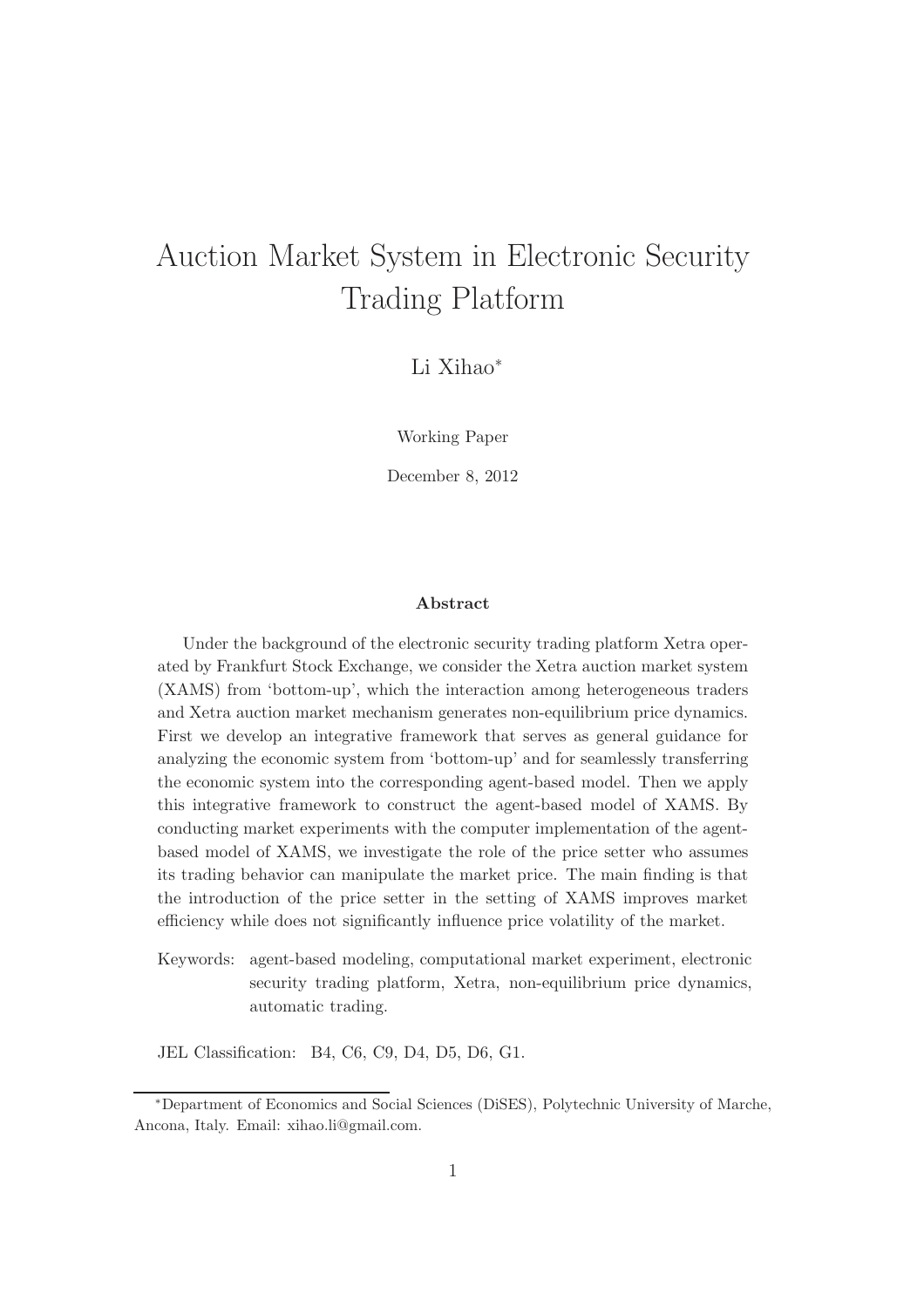## 1 Introduction

Electronic security trading platforms operated by stock exchanges are prevailing in global financial markets, e.g. Xetra (Frankfurt Stock Exchange), SETS (London Stock Exchange), and Universal Trading Platform (NYSE Euronext). This new generation of trading platforms enables market participants (brokers, dealers, institutional and retail investors) to trade on electronic order books via remote computer access. Electronic trading platforms explicitly stipulate market mechanisms for determining the trading price and the trading volume even when the market is not in equilibrium, e.g. see (Gruppe Deutsche Börse,  $2003$ ) and (NYSE Euronext, 2010). On the other hand, market participants, especially institutional investors, are competing against each other to utilize the knowledge on market mechanisms and the real-time market data to generate trading strategies in order to exploit the market for a profit. The interaction among market participants and market mechanisms in electronic trading platforms generates market dynamics with non-equilibrium trading prices.

It is a challenging task to establish a financial market model for the electronic trading platform as financial market models in economic literature generally follow the assumption of the market equilibrium, e.g. see (Sharpe, 1964) and (Merton, 1992). The construction of the financial market model for the electronic trading platform requires three aspects. First, it requires a formalization of the market mechanism in the electronic trading platform which allows non-equilibrium trading prices. Market mechanisms vary in electronic trading platforms, although they implement the same fundamental principle of maximum trading volume to determine the trading price. In this work we focus on one specific electronic trading platform – Xetra system operated by Frankfurt Stock Exchange.

According to (Gruppe Deutsche Börse, 2003), Xetra system is an order driven system which traders participate in by submitting their order specifications such as limit orders or market orders. A limit order in Xetra is an order specification to buy or sell indicated shares of the security at a specific price called limit price or better. A market order is an unlimited order specification to buy or sell the indicated shares at the next trading price. There are two trading forms in Xetra: continuous trading and Xetra auction, which associate with different market mechanisms. Our target is on Xetra auction which belongs to the type of multi-unit double auction. It mainly consists of the call phase and the price determination phase. During the call phase, traders submit order specifications and Xetra auction market mechanism (XAMM) collects these orders into a central order book without giving rise to transactions. The price determination phase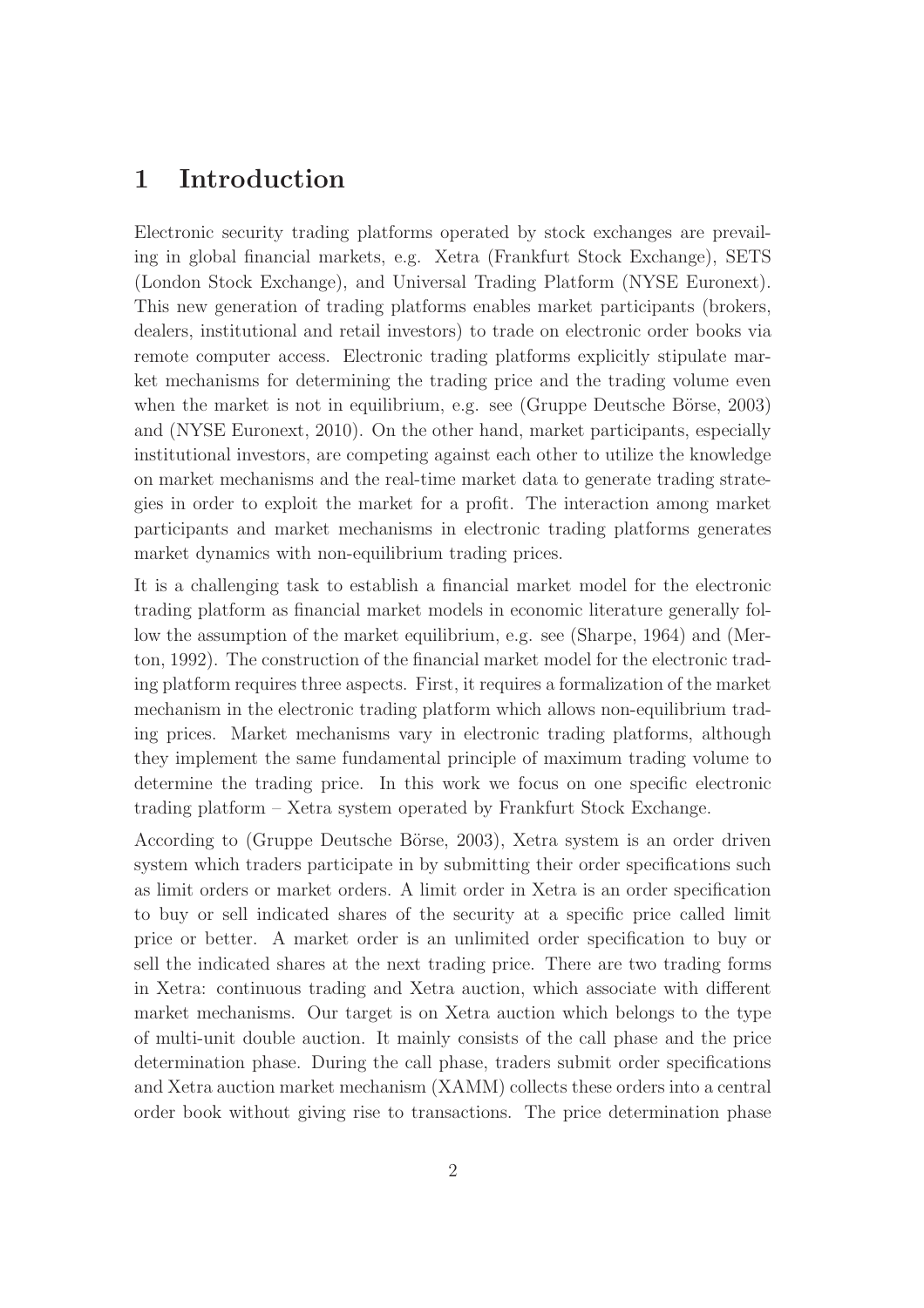follows when the call phase stops randomly after a fixed time span. Given the central order book, XAMM determines the trading price and the trading volume in the price determination phase by applying Xetra auction trading rules specified in (Gruppe Deutsche Börse,  $2003$ ). We follow this line to consider an explicit formulation of XAMM to determine the trading price and the trading volume in the Xetra auction market model.

The second aspect is on the role that the knowledge on XAMM and the real-time market data play in trader's investment decision process. XAMM determines the trading price according to the central order book which is an aggregation of orders submitted by traders. This implies that the trader could potentially influence the current trading price by submitting its order. With the knowledge on XAMM and the real-time market data of the central order book, the trader can discover the relationship between the current trading price and the trading quantity quoted in its order in a step functional form, see (Li, 2010). By integrating this function into the trader's investment decision to determine its quoted trading quantity, the trader realizes in its investment decision the potential of manipulating the trading price by submitting its order. The trader is then called the price setter as it can manipulate the trading price through its trading behavior in the market. For example, institutional traders which heavily rely on algorithmic trading or automatic trading strategies most likely belong to this type of trader, see (Domowitz & Yegerman, 2005). As algorithmic trading starts to prevail in global electronic trading platforms, it is thus reasonable to include the formulation of the price setter when developing the financial market model for the electronic trading platform.

The last aspect is on how to model complex interactions among traders and XAMM in the dynamics of Xetra auction market. The dynamic process of complex interactions among economic entities can be modeled by applying the methodology of Agent-based Computational Economics (ACE) that is a computational study on the dynamical economic system from 'bottom-up', see (Tesfatsion, 2006). Economists in this strand construct the ACE model for the economic system by modeling the interaction of agents that represent economic entities in the system. An agent in the ACE model is a bundle of computational processes to represent the functionality of the economic entity. An ACE model is a collection of agents interacting with each other to generate the macroscopic behavior of the economic system.

ACE researchers have successfully handled complex financial market systems and have constructed agent-based financial market models with explicit forms of market mechanisms to determine market prices and trading volumes. For instance,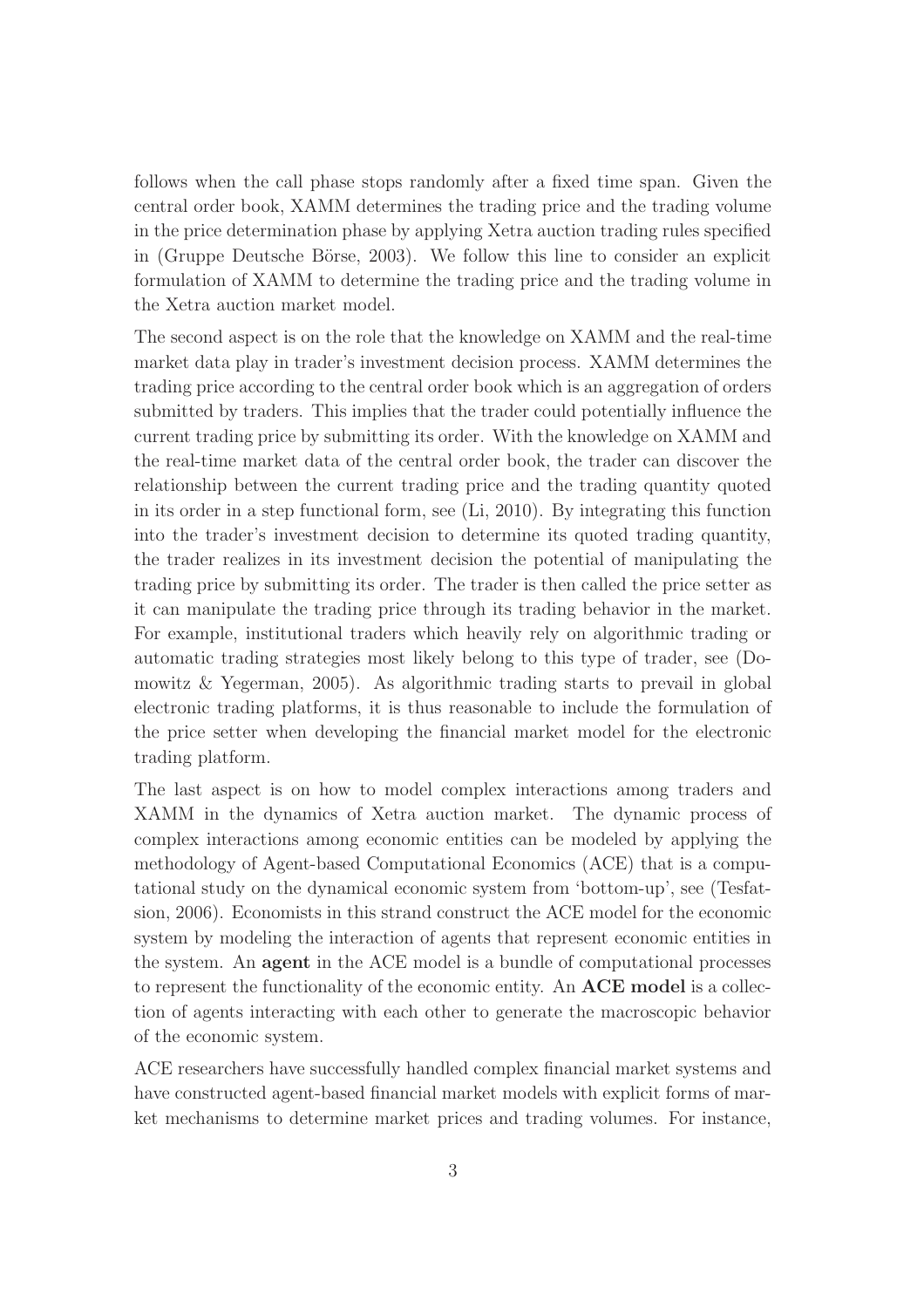(Das, 2003) introduced an agent-based financial market model which adopted a simple version of single-unit double auction as the explicit market mechanism to generate the market dynamics. Although the market mechanism considered in (Das, 2003) does not share the same type of auctions as XAMM that belongs to the type of multi-unit double auction, the success of introducing explicit market mechanism in the agent-based financial market model suggests the possibility of applying the methodology of ACE modeling to construct the agent-based model with an explicit formulation of XAMM. The investment decision process of the price setter is essentially a computational process. This implies the feasibility of applying the concept of agents to model the price setter in Xetra auction market. Thus, it seems appropriate to employ the ACE modeling to construct the agentbased model for Xetra auction market with the explicit formulation of XAMM and of the price setter to investigate Xetra auction market dynamics.

The current difficulty of constructing agent-based models for financial market systems is the lack of general principles that economists can apply to construct agent-based models, see (LeBaron, 2006). In order to overcome this difficulty, we work in section 2 to develop an integrative framework for ACE modeling that serves as general principles to investigate economic systems from 'bottom-up' and to construct the corresponding ACE models. Then we apply this integrative framework in section 3 to construct the ACE model of Xetra auction market system (XAMS). With the implementation of the ACE model by employing the computer programming language Groovy/Java, section 4 conducts the computational market experiment to simulate XAMS and preforms statistical analysis on simulation results to investigate the impact of the price setter on Xetra auction market. 5 concludes with a brief discussion on implications and possible extensions of our work.

# 2 Agent-Based Modeling of Economic System

In general, we follow the ACE modeling procedure that is depicted in Figure 1. First, by applying the Agent-Based Modeling (ABM) method which considers modeling the system as a collection of interacting agents, the ACE modeler analyzes the economic system and constructs the corresponding ACE model which is an abstracted representation of the economic system. Then the ACE modeler employs computer programming languages to implement the ACE model as the computer software system. After that, the ACE modeler initiates and executes the software system to observe in the computer environment the evolution of the software system which represents the dynamics of the economic system.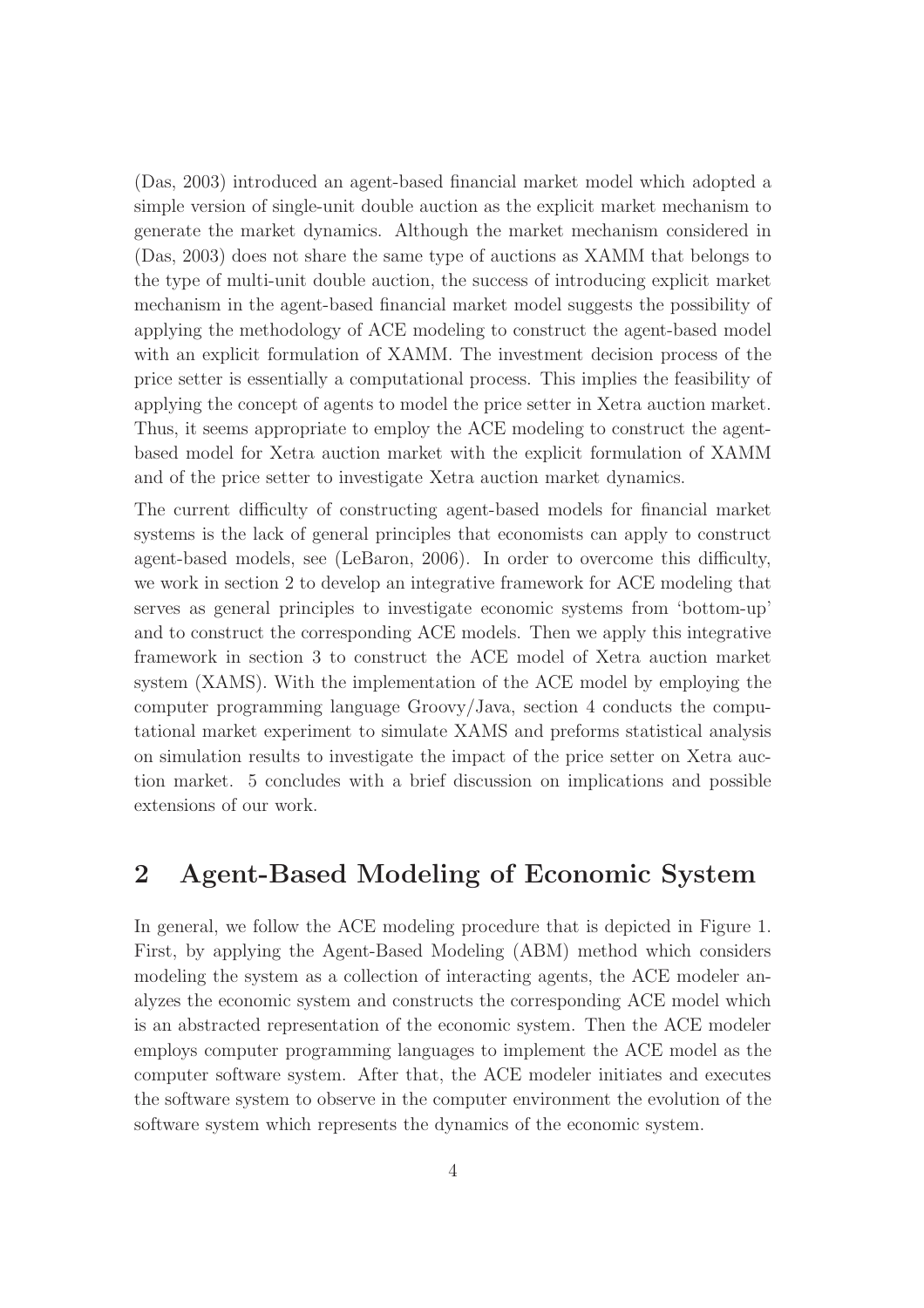

Figure 1: The ACE modeling procedure.

As stated in (LeBaron, 2006), the current difficulty of constructing agent-based models for economic systems is the lack of general principles that economists can refer to when constructing agent-based models to represent economic systems. In this work, we aim at providing an integrative framework that serves as general guidance for analyzing economic systems from 'bottom-up' and for seamlessly transferring economic systems into agent-based models. We start from the perspective of systems theory and the methodology of ABM to investigate an economic system from 'bottom-up' and to derive constructive aspects of the economic system which serve as the foundation of the integrative framework for ACE modeling.

#### 2.1 Constructive Aspects of Economic System

Constructive aspects of economic system have the epistemic root in the systematic principle of economic phenomena and processes, i.e. economic phenomena and processes can be regarded as states and evolutionary processes of the corresponding economic systems.<sup>1</sup>

From systems theory and the methodology of ABM, an economic system from 'bottom-up' can be regarded as a dynamical open system which interacts with its surrounding or environment in the society. An economic system is a collection

<sup>1</sup>The systematic principle of economic phenomena and processes is the specification of the systems theory in the field of economics, see (Bertalanffy, 1993).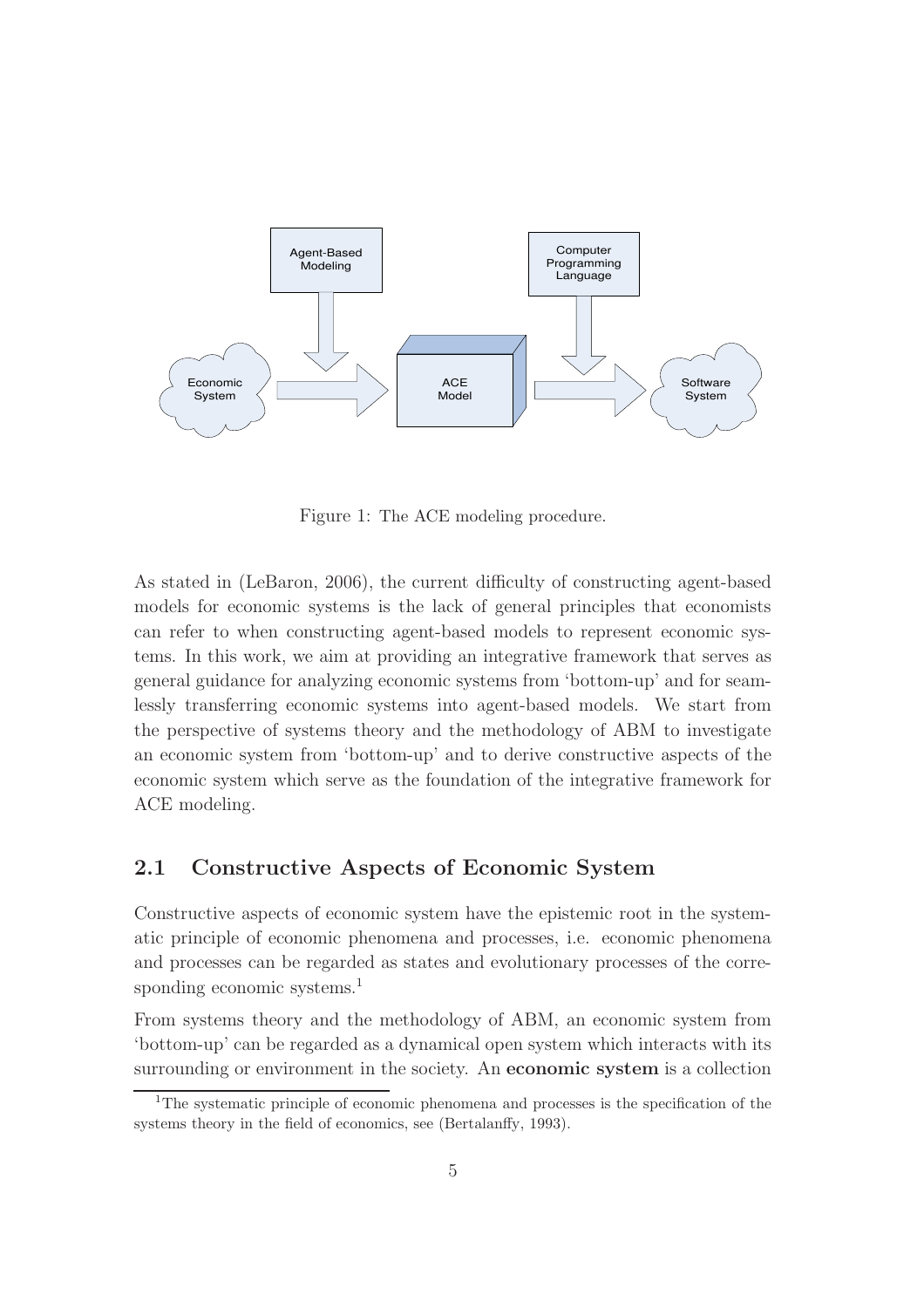of economic entities (consumers, firms, commodities, markets, etc.) interacting with each other such that the interactions of economic entities perform macroscopic behavior of the system given the influence from the environment. From this understanding on economic systems, we extract four aspects, denoted as constructive aspects of economic system, that require to be specified to construct an economic system from 'bottom-up'.

I. The scope of the economic system and its environment;

II. The interrelation between the economic system and its environment;

III. Elements of the economic system, which are economic entities considered in the economic system;

IV. The structure of the economic system, which is the interrelation among elements of the economic system.

To model an economic system, constructive aspects of economic system suggest to formulate aspect I to IV of the economic system and their updating rules (also called state transition rules) which represent the dynamics of the economic system.

Economists normally specify the scope of the economic system and its environment when initiating their economic research. Consider the composite of the economic system and its environment as the economic world and regard the interrelation between the economic system and its environment as information flows.<sup>2</sup> Then one obtains the ACE world which integrates the ACE model of the economic system and its environment with the information flows.

As observed in contemporary economic literature, economists tend to classify economic entities into different types in order to investigate the characteristics of each type. For example, (Pindyck & Rubinfeld, 2001) clusters microeconomic entities into consumers, producers (firms), commodities, markets, etc. In principle, this classification of economic entities regulates elements in the economic system and the corresponding agents in the ACE model.

The structure of the economic system represents the information flows among agents in the ACE model. One possibility to explicitly depict in the ACE model the structure of the economic system is to apply the mathematical concept of

<sup>&</sup>lt;sup>2</sup>The concept of information can be termed as diversified meanings. Here the information is considered as quantitative representations of the economic world. Knowledge, methods, and actions are regarded as information in this sense once they can be quantified.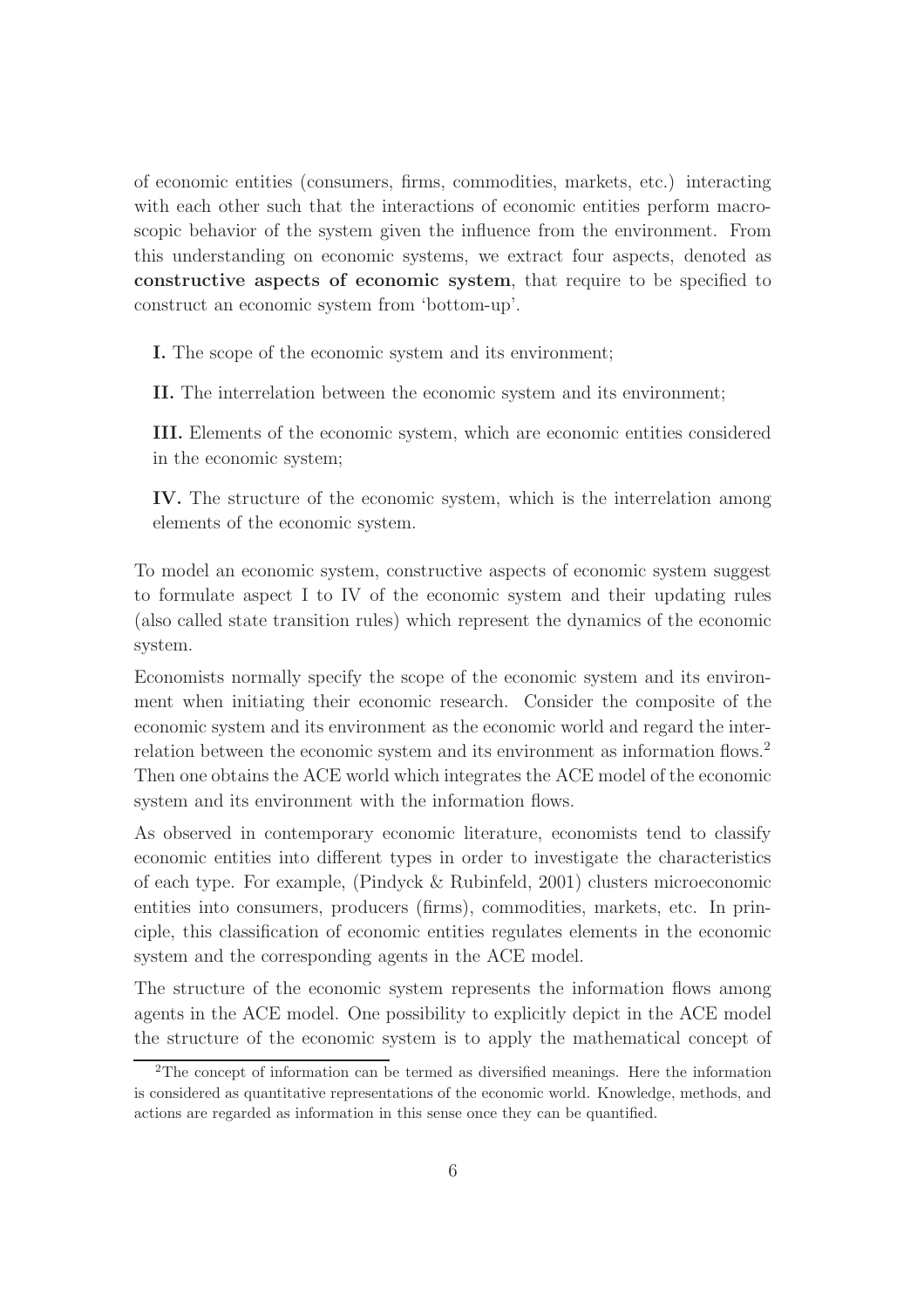graph. We develop the diagram of the relationship for the ACE model which nodes represent agents in the ACE model and which arcs visualize information flows between agents.<sup>3</sup> The diagram of the relationship visualizes the interrelation between the economic system and its environment as the arcs which connect the corresponding ACE model with its environment.

Now the crucial point is to model economic entities with the concept of agents. Most economic entities investigated in economic research are concerned with the functionality and behavior of individual or a group of people in economic world. We denote all these economic entities interpreting the functionality of human subject as active economic entities in the sense that they behave actively to fulfill their needs and objectives. Economic entities which are not directly involved with the functionality of human subject, e.g. commodities traded in the markets, are classified as passive economic entities. Correspondingly, we denote the agent representing the active economic entity as the active economic agent and the agent representing the passive economic entity as the passive economic agent.

An economic system can be treated as an economic entity that is used to construct another economic system, whereas an element in the economic system can be treated as an economic system. This property of system-element duality guarantees the hierarchy of economic systems, see (Potts, 2000). More importantly, this property infers that one can consider the economic entity as a collection of components whose interaction among each other provides the functionality of the economic entity and thus one can model the economic entity by formulating its constructive aspects.

#### 2.2 Constructive Aspects of Active Economic Entity

In economic literature, active economic entities represent the functionality of decision makers in the economic world. The concept of the decision maker has been investigated in various fields in science which include psychology, sociology, computer science, etc. As we are looking for the general framework to construct the ACE model that is to be implemented as computer software system, we employ the related concepts in computer science and combine with decision theory

<sup>&</sup>lt;sup>3</sup>The diagram of the relationship for the ACE model serves the same purpose as the class diagram which describes the static structure of objects in a system and their relationships in Unified Modeling Language (UML), see (Blaha & Rumbaugh, 2004). Comparing with the class diagram in UML, the diagram of the relationship for the ACE model emphasizes on the connections of information flows among agents.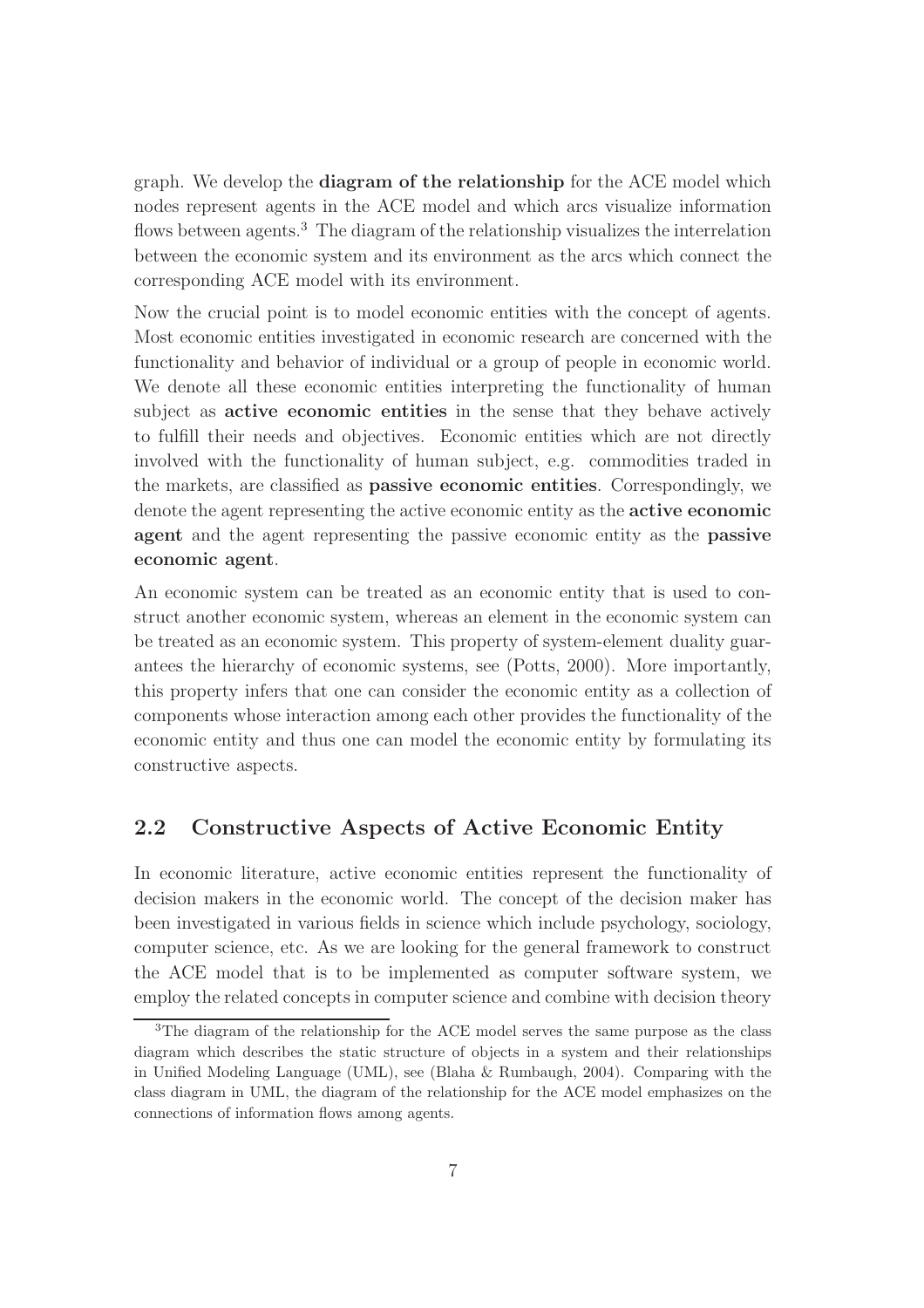in economics to model the active economic entity.

The skeleton of the decision maker is stated in the concept of the agent in artificial intelligence (AI), a subfield of computer science. An agent in this field is *"anything that can be viewed as perceiving its environment through sensors and acting upon that environment through actuators"* (Russell & Norvig, 2003, p. 32). Following this line, we develop a general pattern by integrating behavioral rules of active economic entities investigated in economic research with the current concept of the learning agent in AI, see (p. 53, ibid.). This general pattern, called the module of active economic agent (MAEA), is regarded as constructive aspects of the active economic entity and is composed of the submodule of information acquirement, the submodule of storage, the submodule of learning, the submodule of objectives, the submodule of forecasting, and the submodule of action transmission. One applies MAEA to construct the corresponding active economic agent from 'bottom-up' by specifying its submodules and the interrelation among submodules. We sketch the functionality of each submodule with the structure of MAEA illustrated in Figure 2.



Figure 2: The structure of MAEA.

The environment in Figure 2 represents those parts that are out of the scope of the active economic agent. The information flows between MAEA and the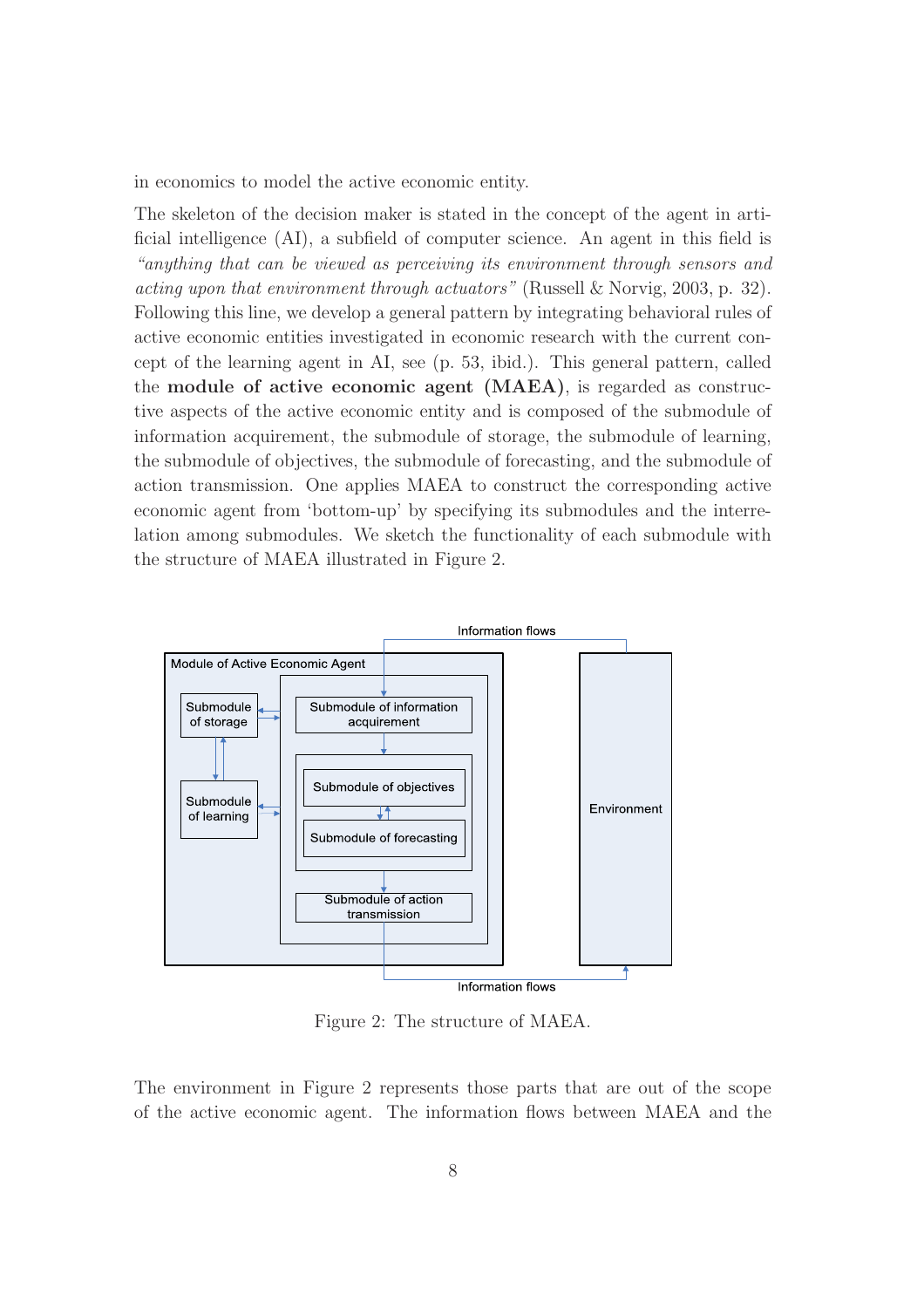environment represent the interrelation of the agent with others in the economic system.

The submodule of information acquirement establishes the connections with its environment and collects information through the interrelations. The submodule of storage stores the information about the state of the agent. It collects the information transmitted from other submodules and sends out the information on request. The submodule of forecasting generates the forecast on uncertain factors that the agent considers. The submodule of objectives depicts the objectives that the agent intends to achieve, selects the action plan based on its designated objectives, and sends out the action plan to the submodule of action transmission to realize the action. The submodule of action transmission receives action plans from the submodule of objectives and realizes the action through its interrelations with the environment. The submodule of learning considers the learning process of the agent, which might not be constructed as it is not a compulsory piece when modeling the agent in economic literature.

The state of the active economic agent evolves when the agent acts to fulfill its objectives. The updating rules of the agent are thus the decision making process that is presented by interactions among submodules.

The decision making process generally starts when the agent initiates its state. The agent observes information via the submodule of information acquirement and keeps the information in its memory via the submodule of storage. Then it applies the submodule of learning to update itself, e.g. to update the forecasting methods currently applied in the submodule of forecasting in order to provide more accurate forecast on uncertain factors that the agent considers. After that, the agent generates its subjective forecast via the submodule of forecasting, selects the action plan to fulfill its objectives via the submodule of objectives, and transmits the action to the economic system via the submodule of action transmission. Finally, the agent receives from the environment the feedback of its action. This general decision making process is illustrated in Figure 3 and is worked as a benchmark for depicting the updating rules of active economic agents.

#### 2.3 Constructive Aspects of Passive Economic Entity

Passive economic entities do not behave actively to fulfill their objectives. They mainly act as information providers that disseminate information to active economic entities on request. We propose a general pattern named the module of passive economic agent (MPEA) to construct passive economic agents.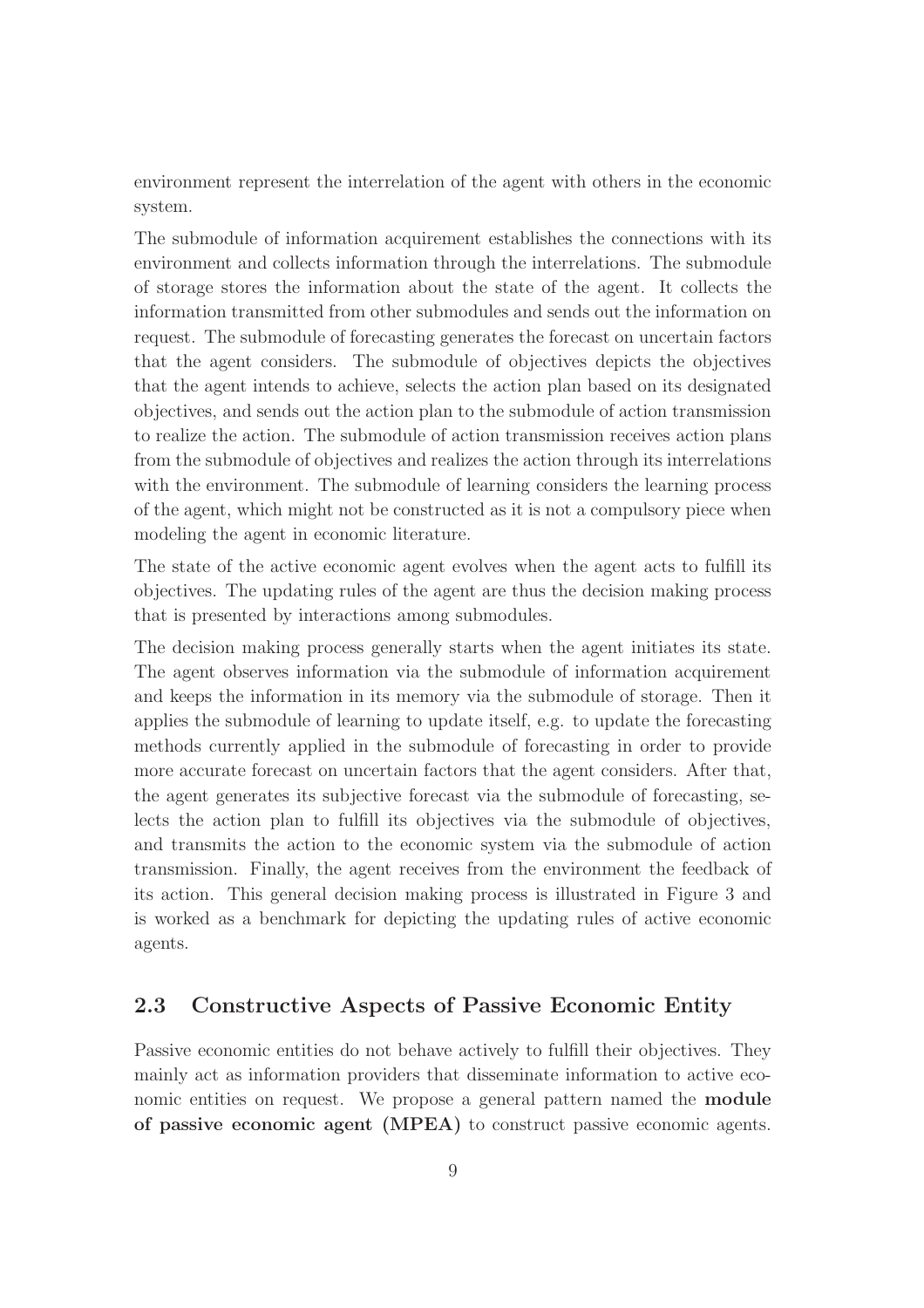

Figure 3: The general decision making process of active economic agent.

MPEA consists of a set of economic properties that represent the information considered in the agent and associated operations such as the operation of information update that is regarded as the updating rules of the agent.

#### 2.4 Integrative Framework for ACE Modeling

The integrative framework for ACE modeling is a modeling process that applies the constructive aspects of the economic system and of the economic entities to translate the economic system into the corresponding ACE model. Given the economic system in study, the integrative framework starts with specifying constructive aspects of the economic system. Then it applies MAEA and MPEA as templates to formulate the corresponding economic agents in the economic system. It models the updating rules of active economic agents with the decision making process and the updating rules of passive economic agents with the operation of information update. The updating rules of economic agents constitute the updating rules of the ACE model. Given information flows between the ACE model and its environment, the interactions among agents generate the dynamics of the model.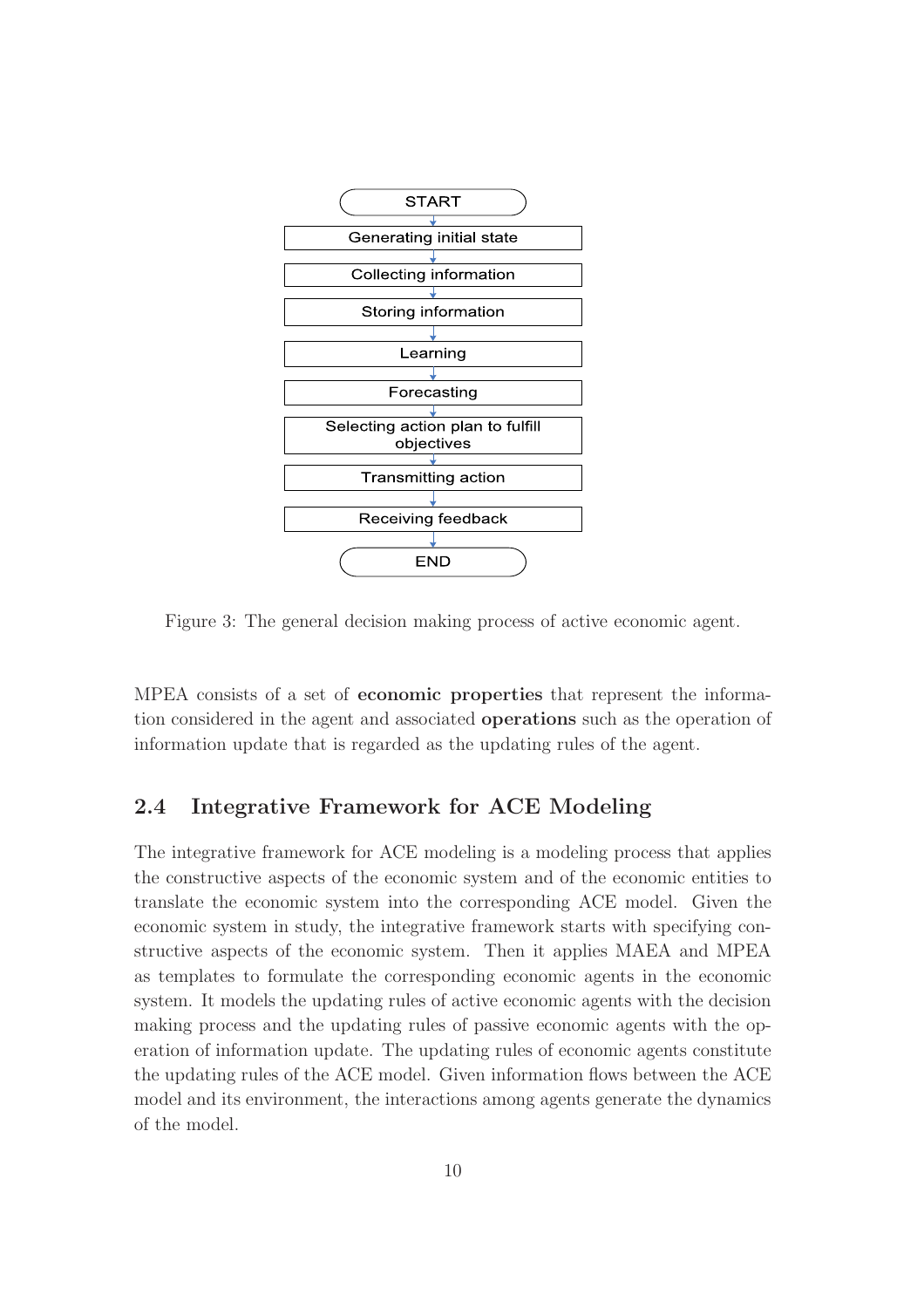To explicitly present the dynamic process generated by the interactions among agents in the ACE model, we assign in the form of the flowchart the diagram of the interaction for the ACE model to describe the sequence of work-flows and activities among agents.<sup>4</sup> In summary, the integrative framework contains the modeling procedure as follows:

- 1. Specify constructive aspects of the economic system;
- 2. Construct corresponding agents in the ACE model by applying MAEA and MPEA respectively, model the decision making process of active economic agents and the operation of information update in passive economic agents;
- 3. Present the diagram of the interaction to describe the sequence of workflows and activities among agents for the dynamics of the ACE model.

# 3 ACE Model of Xetra Auction Market System

We apply the integrative framework to construct the ACE model of XAMS. Consider an economic world with one risky asset market and one risk-free asset market in trading period  $t \in \{1, \ldots, T\}$ . The economic world applies Euro  $(\epsilon)$  as the trading currency. The risky asset considered in the market has no dividend and is traded in integer shares, i.e. traders can trade 19 shares of the risky asset but not 19.81 shares. The risk-free asset is divisible in any trading quantity with the trading price normalized to 1. It has a constant interest factor  $R$  which can be interpreted as  $1 + r$  with r denoting the nominal interest rate. N traders participate in the economic world to trade in the risky asset market and the riskfree asset market. The economic world has no transaction cost and no short sale constraint for traders.

The risky asset market is a Xetra auction market that holds one Xetra auction for each trading period to determine the market price and the trading volume by XAMM. Xetra auction consists of the call phase and the price determination phase. During the call phase, XAMM disseminates the real-time trading data of the central order book in the market. Upon observing the real-time trading data from the market, traders perform their investment decisions and submit orders. XAMM then collects the submitted orders to the central order book and

<sup>4</sup>The diagram of the interaction serves as the flowchart version of the activity diagram in Unified Modeling Language (UML) which is to represent the sequence of activities among components in the system, see (Blaha & Rumbaugh, 2004).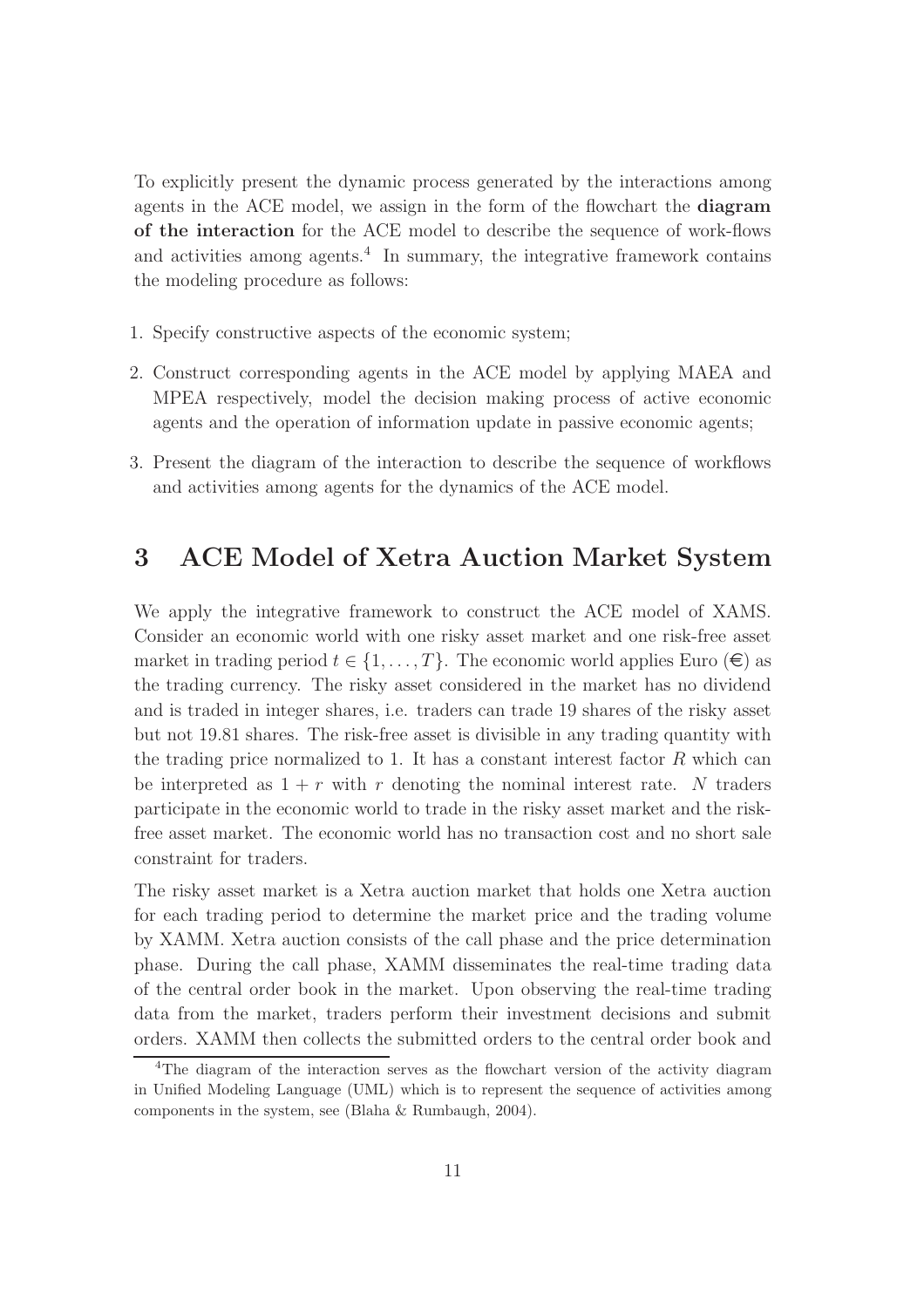simultaneously updates the real-time trading data. The call phase stops randomly after a fixed time span and the price determination phase follows to determine Xetra auction price and the final transaction volumes. After that, XAMM cancels the unexecuted part of the orders and conducts the settlement to complete the payment for each transaction. After trading in Xetra auction market, traders interact with the risk-free asset market and trade for the risk-free asset.

We focus on Xetra auction market and regard the risk-free asset market as the environment of Xetra auction market. Given the information flows from the risk-free asset market, the interactions among traders and XAMM provide the functionality of Xetra auction market, i.e. determining the trading price and reallocating the risky asset among traders. We apply the integrative framework to construct the ACE model of XAMS. The first step is to consider constructive aspects of XAMS.

#### Example 1 (Constructive aspects of XAMS).

I. XAMS considers economic entities which operate in the market, i.e. N traders, XAMM, the numeraire employed in the market, and the risky asset traded in the market. The environment of XAMS is the risk-free asset market.

II. XAMS connects to the risk-free asset market to request the information of the interest factor  $R$  as well as to transmit trader's trading request on the risk-free asset. The risk-free asset market connects to XAMS to inform traders the interest factor  $R$  as well as their realized trading quantities of the risk-free asset. These information flows represent the interrelation between XAMS and its environment.

III. XAMS is regarded as a dynamical system which implicitly contains the concept of time. We apply the concept of the system clock to represent the time horizon considered in the ACE model. Thus, elements of XAMS as well as the corresponding ACE model are: N traders, XAMM, the numeraire, the risky asset, and the system clock.

IV. Consider a decentralized market. Traders connect with XAMM in order to perform the trading behavior, whereas there is no direct connection among traders. Traders and XAMM connect to the numeraire, the risky asset, and the system clock to have access to the associated information. Denote Xetra auction market center in the ACE model as a composite of XAMM, the numeraire, the risky asset, and the system clock. Then the structure of XAMS follows the type of the star network, see Figure 4. Xetra auction market center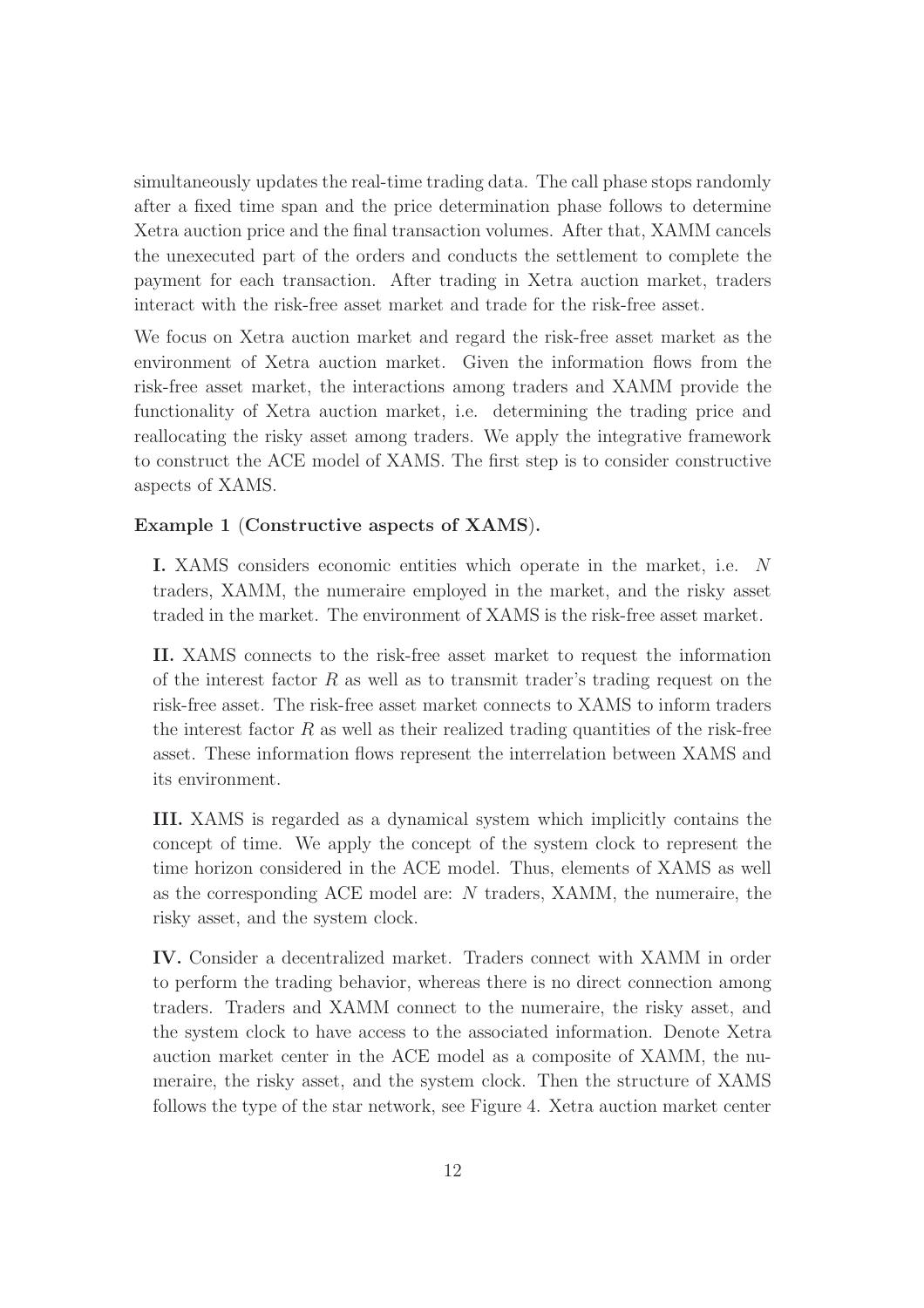as the central node in the star network connects with all other nodes of traders in the ACE model.  $\Box$ 



Figure 4: The diagram of the relationship for the ACE model of XAMS.

Classify agents in XAMS as active economic agents of N traders and XAMM with passive economic agents of the numeraire, the risky asset, and the system clock. The second step of the integrative framework is to apply MAEA and MPEA to construct these agents respectively.

We consider three types of traders in XAMS. The first type is the price setter who assumes that, with the knowledge on XAMM and the real-time trading data, it could manipulate the current trading price as well as its transaction volume by its trading behavior. The second type is the price taker who believes that its trading behavior has no impact on the market. The last type is the noise trader who is assumed to act randomly in the market. Assume trader 1 in the ACE model as the price setter, trader  $j \in \{2, ..., N-1\}$  as price takers, and trader N as the noise trader. For simplicity, further assume that each trader submits at most one order in each trading period with price setter and noise trader submitting the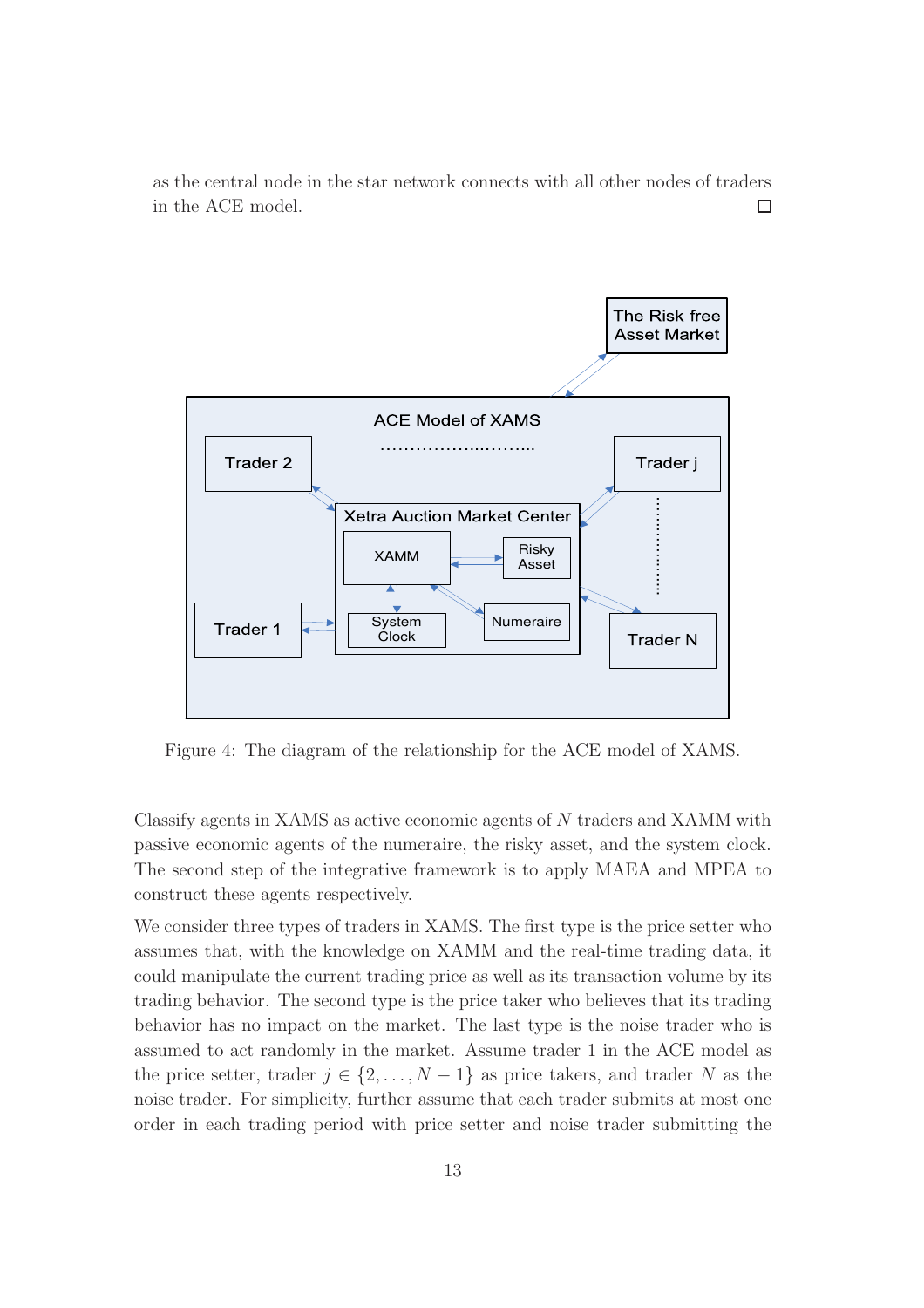market order and price takers submitting the limit order. We apply MAEA to construct trader 1 in Example 2, trader  $j \in \{2, ..., N-1\}$  in Example 3, and trader N in Example 4 respectively.

Example 2 (Trader 1). As stated in Figure 4, trader 1 connects with Xetra auction market center and the risk-free asset market. At the beginning of the trading period t, trader 1 is with the initial endowment  $(y_0^{(1)}$  $b_0^{(1)}[t], Z_0^{(1)}[t]$  where  $y_0^{(1)}$  $\binom{1}{0}[t]$  is the initial holding of the risk-free asset and  $Z_0^{(1)}$  $\binom{1}{0}[t]$  is the initial holding of the risky asset. Trader 1 obtains through its submodule of information acquirement the interest factor  $R$  from the risk-free asset market and the real-time data set  $\mathcal{I}_0[t]$  of the central order book from XAMM.

By applying the submodule of forecasting, trader 1 computes the expected mean value  $q^{e(1)}[t]$  of the risky asset price for the next trading period  $t+1$  and its associated variance  $V^{e(1)}[t]$ . As trader 1 can manipulate the current trading price as well as its transaction volume by submitting its market order, it performs its subjective forecast  $P_X^{e(1)}[t](Q_m)$  on the current Xetra auction price and  $Z_X^{e(1)}[t](Q_m)$ on the final transaction volume for period  $t$  which are functions with the control variable  $Q_m$  of the quoted trading quantity in its market order. The values of  $P_X^{e(1)}[t](Q_m)$  and  $Z_X^{e(1)}[t](Q_m)$  are the trading price and the final transaction volume that XAMM would calculate by perceiving the trader's market order with quoted trading quantity  $Q_m$  would be added to the current central order book in the market.

With its forecast of  $\{P_X^{e(1)}[t](Q_m), Z_X^{e(1)}[t](Q_m), q^{e(1)}[t], V^{e(1)}[t]\},$  the trader has the budget constraint:

$$
P_X^{e(1)}[t](Q_m) \cdot Z_X^{e(1)}[t](Q_m) + y^{e(1)}[t] = 0,\t\t(1)
$$

where  $y^{e(1)}[t]$  is the trader's expected trading quantity of the risk-free asset in period  $t$ . The trader expects the portfolio holding after trading in period  $t$  as  $(y_0^{(1)}$  $0_0^{(1)}[t] + y^{e(1)}[t], Z_0^{(1)}[t] + Z_X^{e(1)}[t](Q_m)$ . Complying with the budget constraint (1), the trader considers the mean value  $mean^{(1)}[t]$  of its future wealth at the end of the trading period  $t$  as:

$$
mean^{(1)}[t] = \{q^{e(1)}[t] - R \cdot P_X^{e(1)}[t](Q_m)\} \cdot Z_X^{e(1)}[t](Q_m) + q^{e(1)}[t] \cdot Z_0^{(1)}[t] + Ry_0^{(1)}[t].
$$
\n(2)

The associated variance  $var^{(1)}[t]$  is as:

$$
var^{(1)}[t] = \{Z_0^{(1)}[t] + Z_X^{e(1)}[t](Q_m)\}^2 \cdot V^{e(1)}[t].\tag{3}
$$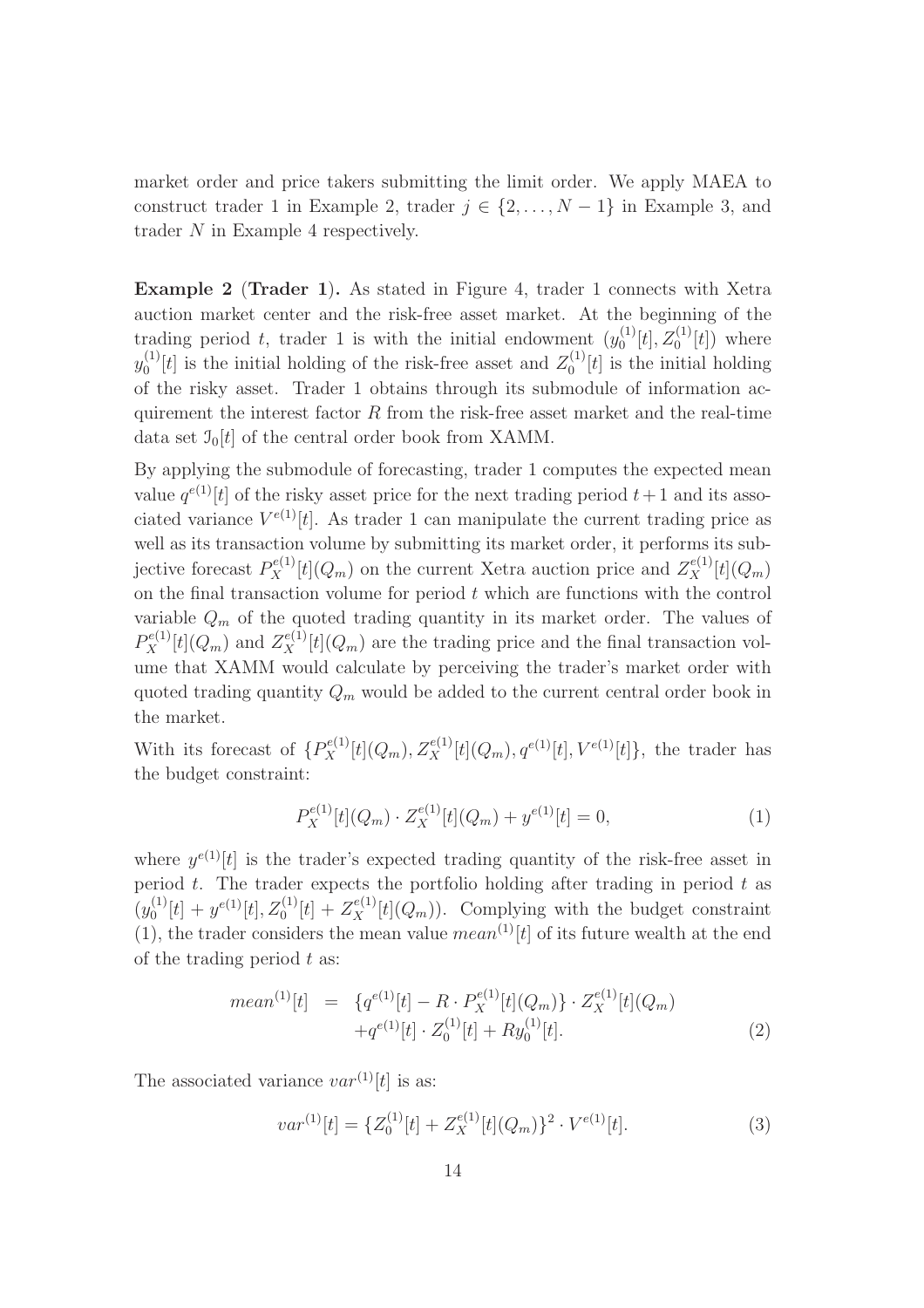We assume that trader 1 takes the linear mean-variance preference. The trader presents its objective in the submodule of objectives as the portfolio selection problem:

$$
\max_{Q_m \in \mathbb{Z}} \quad \text{mean}^{(1)}[t] - \frac{\alpha_1}{2} \operatorname{var}^{(1)}[t] \tag{4}
$$
\n
$$
\Leftrightarrow \quad \max_{Q_m \in \mathbb{Z}} \quad \{q^{e(1)}[t] - R \cdot P_X^{e(1)}[t](Q_m)\} \cdot Z_X^{e(1)}[t](Q_m)
$$
\n
$$
+ q^{e(1)}[t] \cdot Z_0^{(1)}[t] + Ry_0^{(1)}[t] - \frac{\alpha_1}{2} \{Z_0^{(1)}[t] + Z_X^{e(1)}[t](Q_m)\}^2 \cdot V^{e(1)}[t],
$$
\n
$$
(4)
$$

where  $\alpha_1$  is a constant measure of absolute risk aversion. Trader 1 solves this portfolio selection problem (4) and obtains the integer maximizer  $Q_m^{(1)}[t]$  with  $Q_m^{(1)}[t] > 0$  denoting the trading quantity on the demand side and  $Q_m^{(1)}[t] < 0$ 0 denoting the trading quantity on the supply side. Then the trader submits the market order with the quoted trading quantity  $Q_m^{(1)}[t]$  to XAMM via the submodule of action transmission.

Trader 1 realizes the trading price  $P_X[t]$  and its transaction volume  $Z_X^{(1)}[t]$  after XAMM determines the trading price and the trading volume in the price determination phase. Then the trader completes with XAMM the payment for its transaction.

After trading the risky asset, trader 1 attains from the risk-free asset market the share  $y^{(1)}[t] = -P_X[t] \cdot Z_X^{(1)}[t]$  of the risk-free asset. The portfolio holding that the trader acquires after trading in period t is  $(y_0^{(1)}$  $\binom{1}{0}[t] + y^{(1)}[t], Z_0^{(1)}[t] + Z_X^{(1)}[t]$ and the trader's initial endowment of the next trading period  $t + 1$  is

$$
\begin{cases}\ny_0^{(1)}[t+1] &= R(y_0^{(1)}[t] + y^{(1)}[t]), \\
Z_0^{(1)}[t+1] &= Z_0^{(1)}[t] + Z_X^{(1)}[t].\n\end{cases} \tag{5}
$$

The decision making process of trader 1 is illustrated in Figure 5.

Example 3 (Trader  $j = 2, ..., N - 1$ ). Analogous to trader 1, trader j connects with Xetra auction market center and the risk-free asset market. At the beginning of the trading period t, trader j is with the initial endowment  $(y_0^{(j)})$  $_{0}^{(j)}[t], Z_{0}^{(j)}[t]$ ). The trader obtains through its submodule of information acquirement the interest factor R and the real-time order book data set  $\mathfrak{I}_0[t]$ .

By applying the submodule of forecasting, trader  $j$  computes the expected mean value  $q^{e(j)}[t]$  of the risky asset price for the next trading period  $t+1$  and its associated variance  $V^{e(j)}[t]$ . As the trader has to decide a limit price to quote in its limit order, the trader conducts its subjective forecast  $P_X^{e(j)}[t]$  on the current

 $\Box$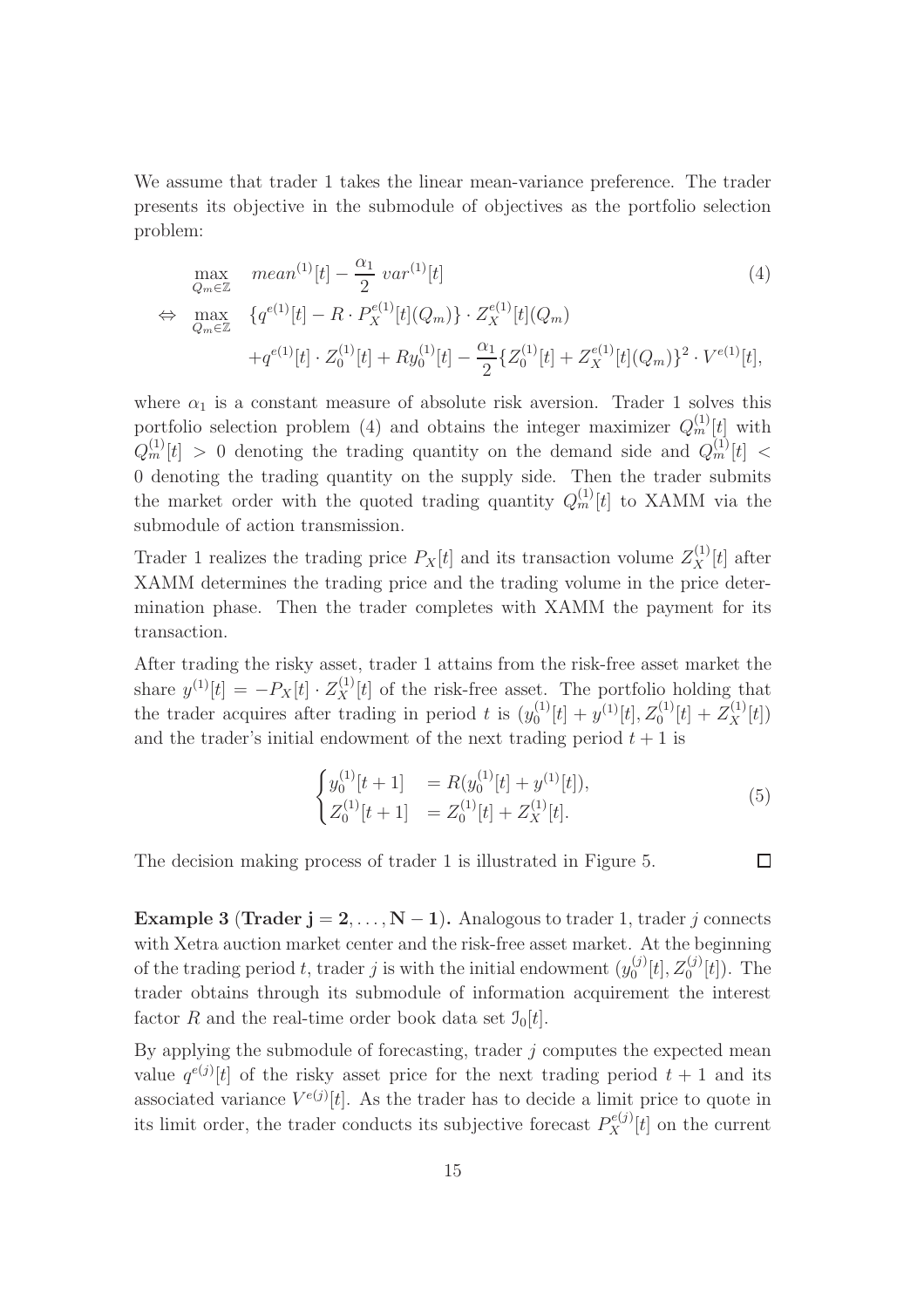

Figure 5: The decision making process of trader 1 in Example 2.

Xetra auction price and regards its forecast as the limit price. The trader expects it will realize from the market the quoted trading quantity  $Q_l$  in its limit order. With its forecast of  $\{q^{e(j)}[t], V^{e(j)}[t], P_X^{e(j)}[t]\}$ , the trader has the budget constraint:

$$
P_X^{e(j)}[t] \cdot Q_l + y^{e(j)}[t] = 0,\t\t(6)
$$

where  $y^{e(j)}[t]$  is the trader's expected trading quantity of the risk-free asset in period  $t$ . The trader expects the portfolio holding after trading in period  $t$  as  $(y_0^{(j)}$  $\binom{0}{0}[t] + y^{e(j)}[t], Z_0^{(j)}[t] + Q_l$ . Complying with the budget constraint (6), the trader considers the mean value  $mean^{(j)}[t]$  of its future wealth at the end of the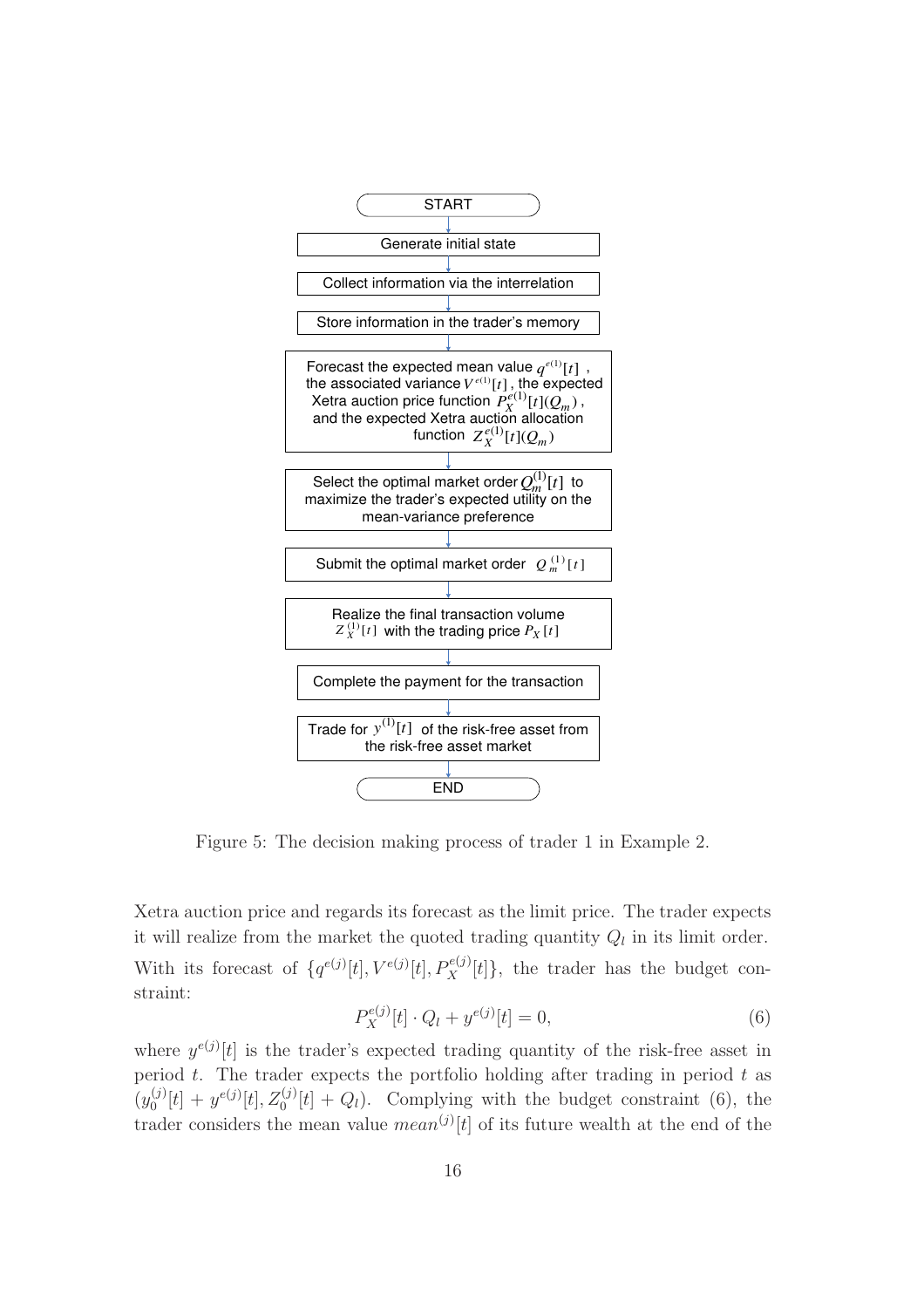trading period t as:

$$
mean^{(j)}[t] = \{q^{e(j)}[t] - R \cdot P_X^{e(j)}[t] \} \cdot Q_l + q^{e(j)}[t] \cdot Z_0^{(j)}[t] + Ry_0^{(j)}[t]. \tag{7}
$$

The associated variance  $var^{(j)}[t]$  is as:

$$
var^{(j)}[t] = \{Z_0^{(j)}[t] + Q_l\}^2 \cdot V^{e(j)}[t].\tag{8}
$$

Assume that trader  $j$  takes the linear mean-variance preference. The trader presents its objective in the submodule of objectives as the portfolio selection problem:

$$
\max_{Q_l \in \mathbb{Z}} \quad mean^{(j)}[t] - \frac{\alpha_j}{2} \, var^{(j)}[t] \tag{9}
$$
\n
$$
\Leftrightarrow \max_{Q_l \in \mathbb{Z}} \quad \{q^{e(j)}[t] - R \cdot P_X^{e(j)}[t] \} \cdot Q_l
$$
\n
$$
+ q^{e(j)}[t] \cdot Z_0^{(j)}[t] + Ry_0^{(j)}[t] - \frac{\alpha_j}{2} \{Z_0^{(j)}[t] + Q_l\}^2 \cdot V^{e(j)}[t],
$$

where  $\alpha_j$  is a constant measure of absolute risk aversion. Trader j solves this portfolio selection problem (9) and obtains the integer maximizer  $Q_l^{(j)}$  $\binom{J}{l}[t]$ . Then the trader submits its limit order with the price-quantity pair  $(P_X^{e(j)}[t], Q_l^{(j)}[t])$  to XAMM via the submodule of action transmission.

Trader j realizes the trading price  $P_X[t]$  and its transaction volume  $Z_X^{(j)}[t]$  after XAMM determines the trading price and the trading volume in the price determination phase. Then the trader completes with XAMM the payment for its transaction.

After trading the risky asset, trader j attains from the risk-free asset market the share of risk-free asset  $y^{(j)}[t] = -P_X[t] \cdot Z_X^{(j)}[t]$ . The portfolio holding that the trader acquires after trading in period t is  $(y_0^{(j)})$  $\binom{J}{0}[t] + y^{(j)}[t], Z_0^{(j)}[t] + Z_X^{(j)}[t]$  and the trader's initial endowment of the next trading period  $t + 1$  is

$$
\begin{cases}\ny_0^{(j)}[t+1] &= R(y_0^{(j)}[t] + y^{(j)}[t]), \\
Z_0^{(j)}[t+1] &= Z_0^{(j)}[t] + Z_X^{(j)}[t].\n\end{cases}
$$
\n(10)

The decision making process of trader  $j$  is illustrated in Figure 6.

**Example 4** (Trader N). Consider trader  $N$  is with the initial endowment of  $(y_0^{(N)}$  $\binom{N}{0}[t], Z_0^{(N)}[t]$  at the beginning of the trading period t. Trader N obtains the interest factor R from the risk-free asset market.

 $\Box$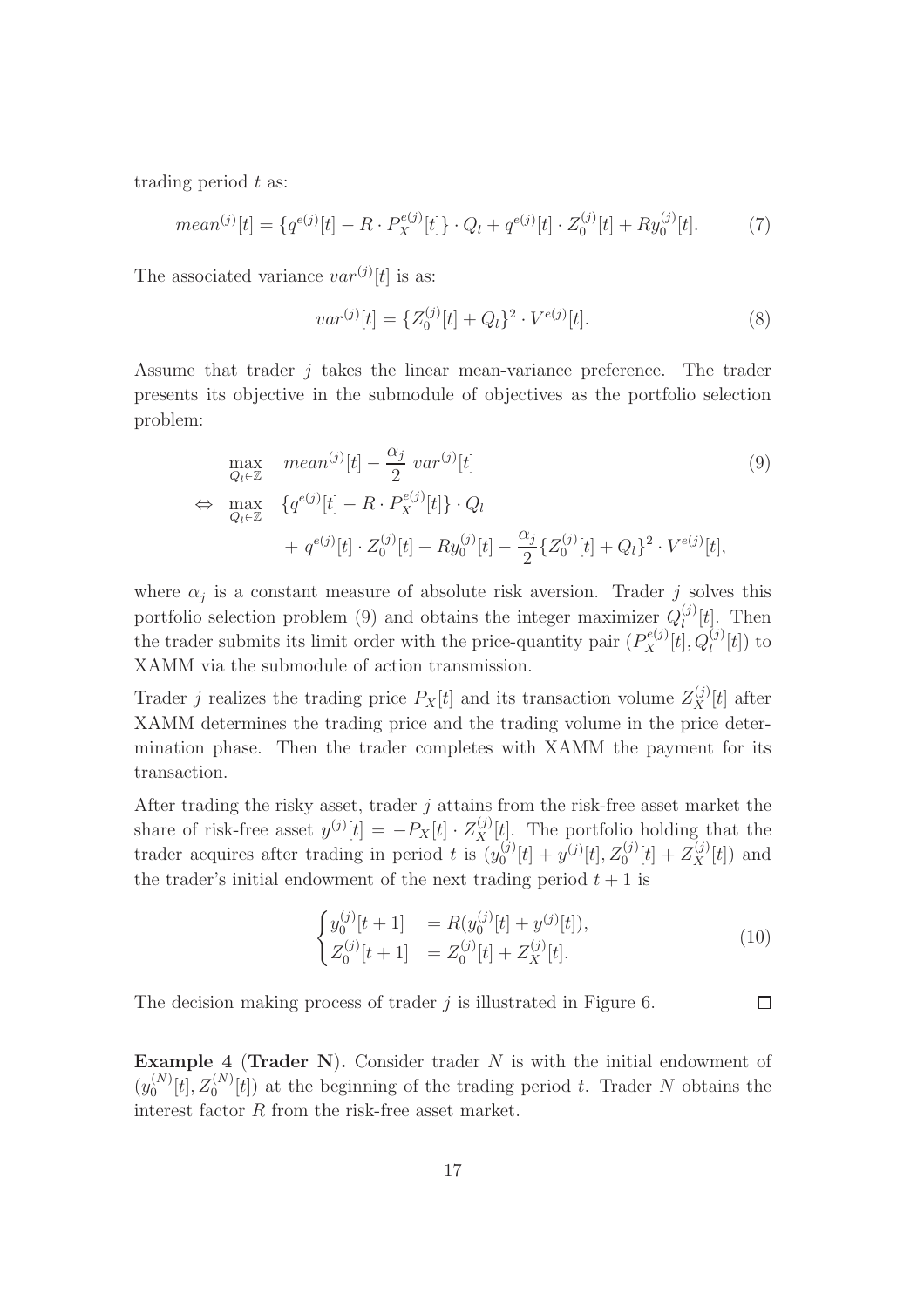

Figure 6: The decision making process of trader  $j$  in Example 3.

The trader randomly selects  $Q_m^{(N)}[t]$  from the set  $Q_{\text{range}}$  of all possible trading quantities considered by the noise trader. Then the trader constructs its market order with the quoted trading quantity  $Q_m^{(N)}[t]$  and submits the order to XAMM. Trader N realizes the trading price  $P_X[t]$  and its transaction volume  $Z_X^{(N)}[t]$  after XAMM determines the trading price and the trading volume in the price determination phase. Then the trader completes with XAMM the payment for its transaction.

After trading the risky asset, trader N attains from the risk-free asset market the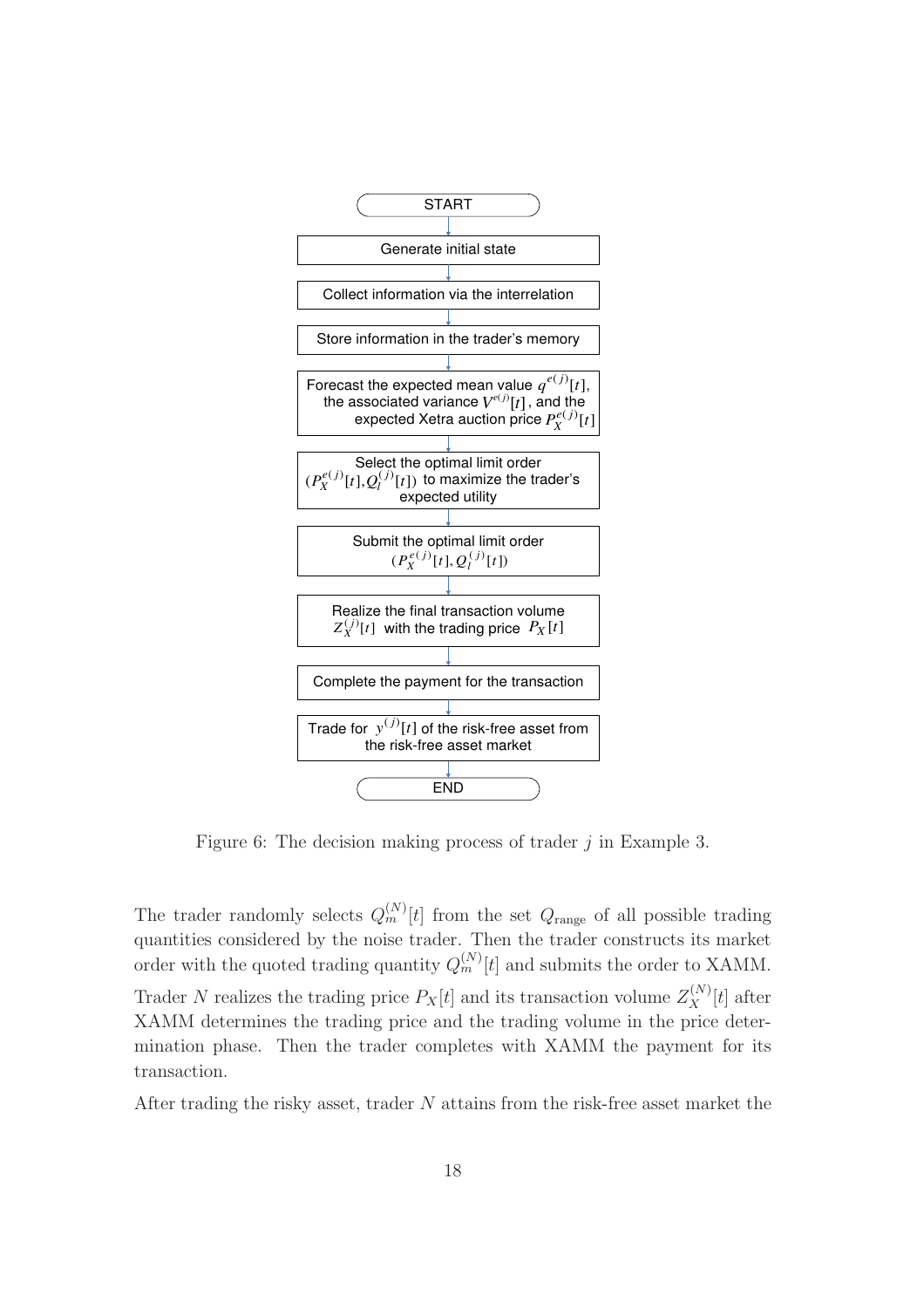shares of the risk-free asset  $y^{(N)}[t] = -P_X[t] \cdot Z_{X}^{(N)}[t]$ . The portfolio holding that the trader acquires after trading in period t is  $(y_0^{(N)})$  $\binom{N}{0}[t] + y^{(N)}[t], Z_0^{(N)}[t] + Z_X^{(N)}[t])$ and the trader's initial endowment for the next trading period  $t + 1$  is

$$
\begin{cases}\ny_0^{(N)}[t+1] &= R(y_0^{(N)}[t] + y^{(N)}[t]), \\
Z_0^{(N)}[t+1] &= Z_0^{(N)}[t] + Z_X^{(N)}[t].\n\end{cases} \tag{11}
$$

The decision making process of trader  $N$  is illustrated in Figure 7.

 $\Box$ 



Figure 7: The decision making process of trader N in Example 4.

XAMM is another type of active economic agent considered in the ACE model. Its objective is to determine Xetra auction price and the final transaction volume according to the central order book.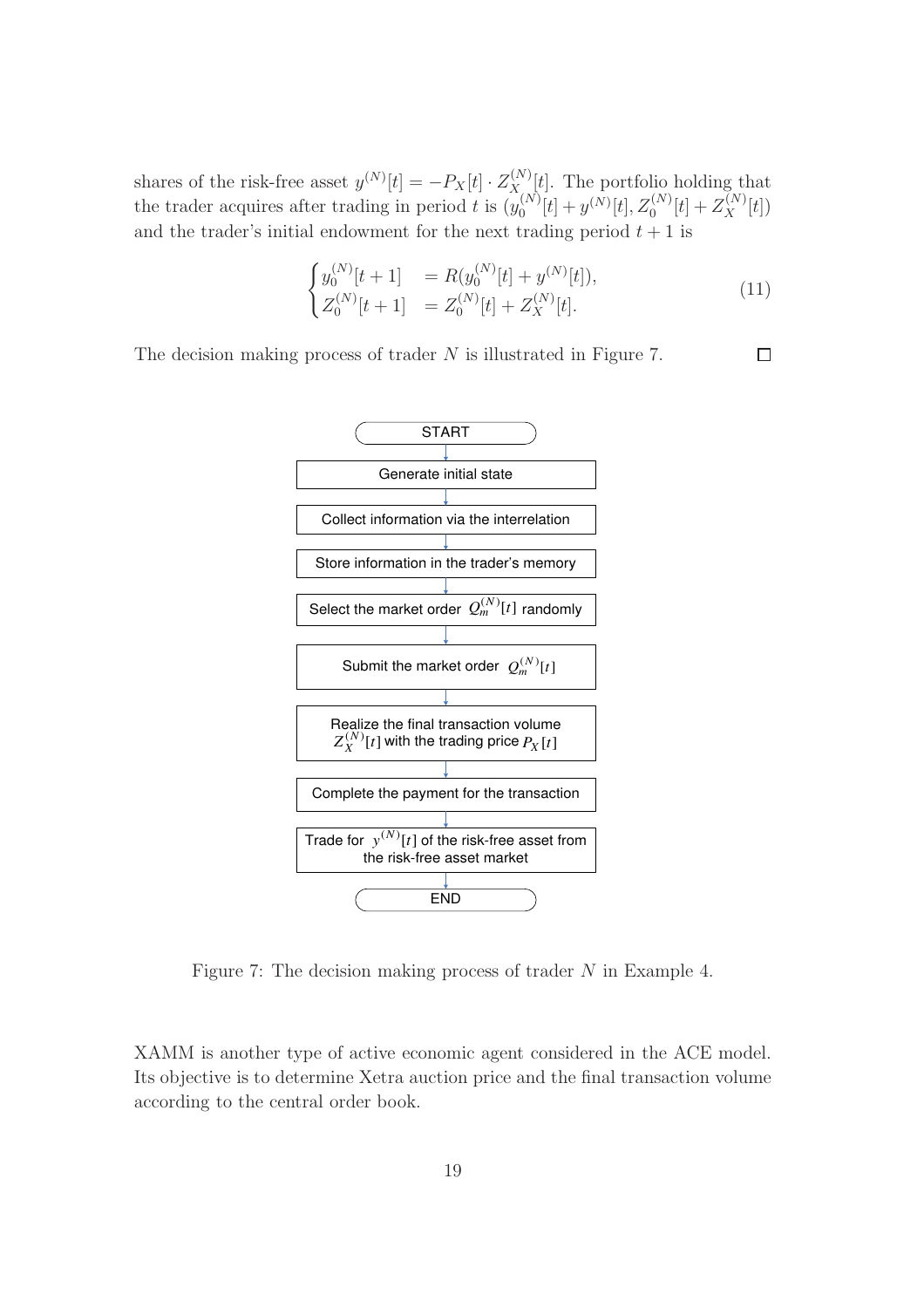**Example 5 (XAMM).** At the beginning of the trading period  $t$ , XAMM has historical trading prices  $P_X[i]$  for trading period  $i \in \{-K_{\text{XAMM}}+1,\ldots,0\}$  with the memory span  $K_{\text{XAMM}} > 0$ . It contains trading information  $(\mathcal{I}_0[i], P_X[i], Z_X[i])$ for trading period  $i \in \{1, \ldots, t-1\}$  where  $\overline{\mathcal{I}_0[i]}$  is the order book data set at the end of the call phase,  $P_X[i]$  is the Xetra auction price, and  $Z_X[i] =$  $\{Z_X^{(1)}[i],\ldots,Z_X^{(N)}[i]\}$  is the collection of the final transaction volume  $Z_X^{(j)}[i]$  for each trader  $j \in \{1, \ldots, N\}$ . In summary, XAMM at the beginning of the trading period  $t$  is with the historical trading information set

$$
Infor[t-1] = \left\{ \begin{array}{l} (\overline{\mathcal{I}_0[t-1]}, P_X[t-1], Z_X[t-1]), \dots, (\overline{\mathcal{I}_0[1]}, P_X[1], Z_X[1]), \\ P_X[0], \dots, P_X[-K_{\text{XAMM}} + 1] \end{array} \right\}. \tag{12}
$$

During the call phase, XAMM works through the submodule of information acquirement to collect order specifications  $\{Q_m^{(1)}[t], \ldots, (P_X^{e(j)}[t], Q_l^{(j)}[t]), \ldots, Q_m^{(N)}[t]\}$ submitted by traders and stores this information via the submodule of storage. It simultaneously disseminates the real-time order book data set  $\mathcal{I}_0[t]$ .

The objective of XAMM is to determine in the price determination phase the Xetra auction price  $P_X[t]$  and the final transaction volumes  $Z_X[t] = \{Z_X^{(1)}[t], \ldots, Z_K[t]\}$  $Z_X^{(N)}[t]$ } by applying Xetra auction trading rules stated in (Gruppe Deutsche Börse, 2003), see the formulation in Appendix A. After determining Xetra auction price and the trading volume, XAMM cancels the unexecuted part of order specifications and conducts the settlement process to complete the payment for each transaction. Then XAMM closes the market until the next trading period  $t + 1$ . The updating rules of XAMM are depicted in Figure 8.  $\Box$ 

The numeraire, the risky asset, and the system clock are passive economic agents considered in the ACE model. They act as information providers to provide on request the information about the currency employed in the market, the security traded in the market, and the time considered in the model. As the environment of the ACE model, the risk-free asset market provides the trading on the risk-free asset.

The last step in the integrative framework is to explicitly present the interactions among agents in the ACE model. We consider dynamics of XAMS with T trading periods. XAMM starts the call phase at the beginning of the trading period. It disseminates to traders the real-time trading information of the central order book and simultaneously collects order specifications submitted by traders. We assume that traders submit their order specifications in a random sequence during the call phase. To simplify our analysis, we further assume that price takers submit limit orders prior to the price setter and noise trader submit their market orders.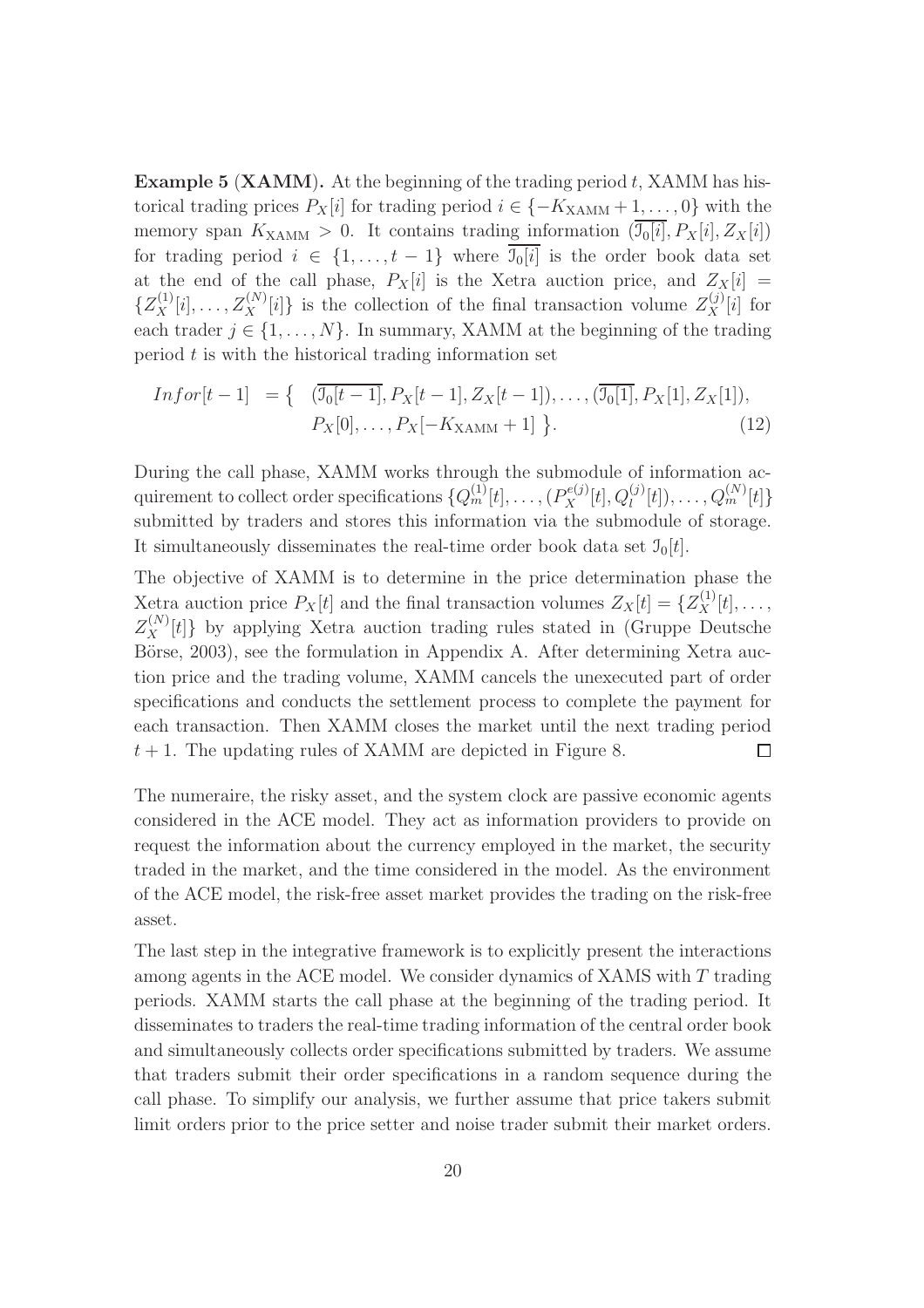

Figure 8: The updating rules of XAMM.

The call phase stops randomly after a fixed time span and is followed by the price determination phase. XAMM determines in the price determination phase the Xetra auction price and the final transaction volume. Then it cancels the unexecuted part of the orders and conducts the settlement process to complete the payment for each transaction. After trading in the Xetra auction market, traders obtain the risk-free asset holdings via the interaction with the risk-free asset market. XAMS iterates to the next trading period until it reaches the last trading period  $T$ . The diagram of the interaction in Figure 9 explicitly illustrates the work-flows of activities among agents in the market dynamics.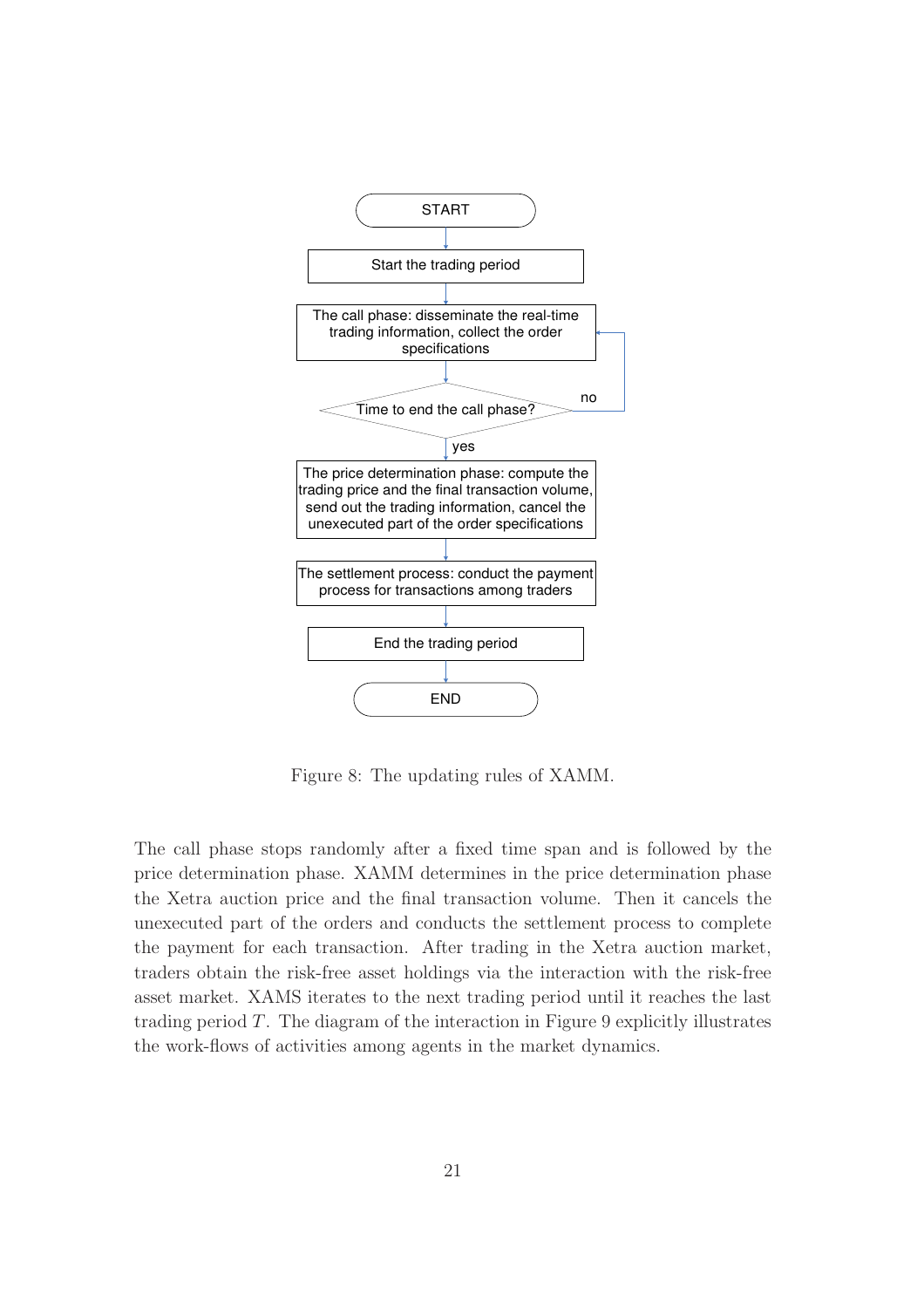

Figure 9: The diagram of the interaction for the ACE model of XAMS.

# 4 Market Experiment

We implement the ACE model of XAMS by applying the computer language Groovy/Java with the database back-end of Microsoft Access. Then we construct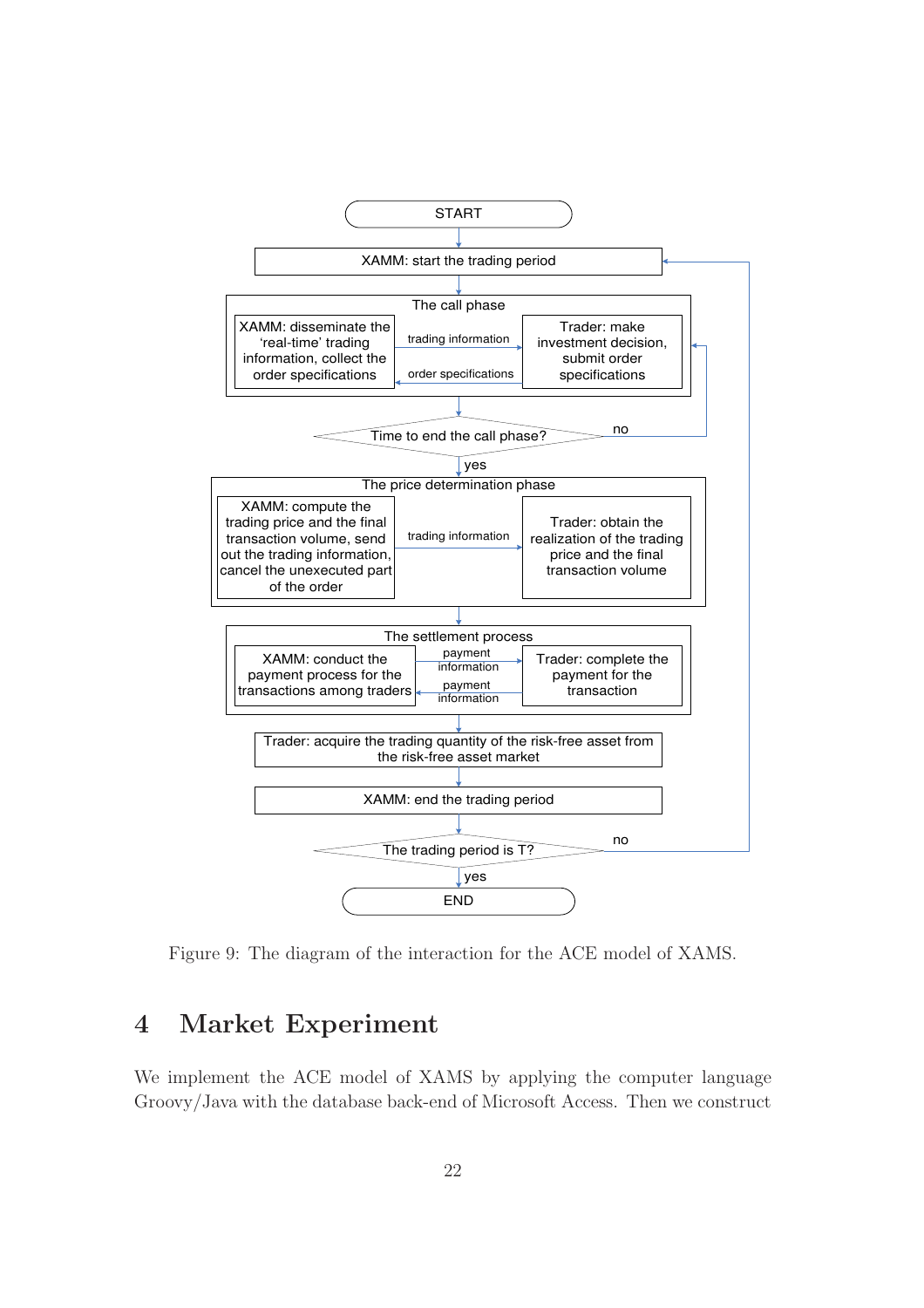the market experiment and conduct the computer simulation of XAMS. The focus of the market experiment is on the generated dynamics of Xetra auction price. Specifically, we are concerned with:

- 1. whether the generated Xetra auction price is generically non market-clearing.
- 2. the impact of the price setter on the non market-clearing property and on the volatility of the Xetra auction price in the market.

#### 4.1 Experimental Setup

We setup the simulation profile for the Xetra auction market experiment by initializing the parameters and by specifying the forecasting methods employed by agents.

#### Model's Parameters to Initialize

- $T = 250...$  time horizon. The time horizon approximates the time span of one year when considering one auction for each trading day and 255 trading days for Frankfurt Stock Exchange in the year of 2009.
- $N = 22...$  number of traders. Three types of traders are considered in the model with 1 price setter, 20 price takers, and 1 noise trader.
- $r \dots$  the interest rate of the risk-free asset. The interest rate is assumed to be  $\alpha$  constant in each profile. According to the Eurostat<sup>5</sup>, the 3-months interest rate in European Union (27 countries) for the period of October 2008 to September 2009 is in the range of  $[1.04\%, 5.52\%]$ . We choose r randomly from this range.

#### XAMM's Parameters to Initialize

•  $\{P_X[0], \ldots, P_X[-K_{XAMM} + 1]\}$ ... the historical trading prices. We consider  $P_X[0], \ldots, P_X[-K_{XAMM}+1]$  as historical auction prices of the stock "Deutsche Börse AG" listed in Xetra for the period from August 27, 2009 to November 04, 2009, with the memory span  $K_{\text{XAMM}} = 100^{6}$ 

<sup>5</sup>See http://epp.eurostat.ec.europa.eu.

 $6$ This historical data of the stock trading price is provided online by Deutsche Börse, see http://deutsche-boerse.com.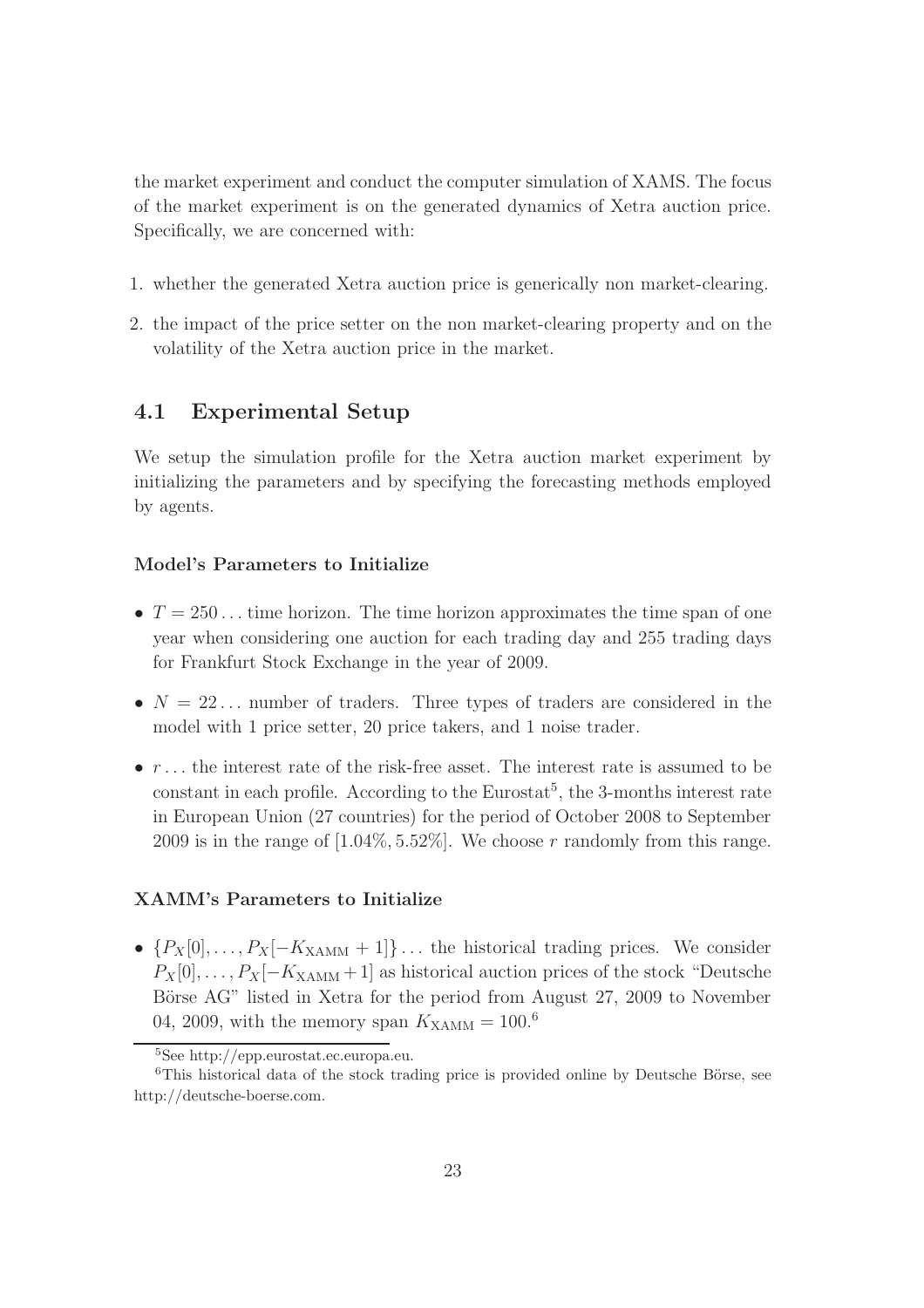• range<sub>p</sub> =  $10\%$ ... the percentage of the price range. The Xetra platform requires transactions executed under certain price range from the last traded price  $P_{\text{ref}}$ . While it does not publicly provide the information of the percentage of the price range, another electronic trading platform Euronext requires the percentage of  $\pm 10\%$ . We employ the setting in Euronext and choose range<sub>p</sub> =  $10\%$ . Thus, XAMM considers Xetra auction price in the range of  $[P_{\text{ref}}(1 - 10\%), P_{\text{ref}}(1 + 10\%).$ 

#### Trader's Parameters to Initialize

- $\bullet\ y^{(j)}_0$  $\binom{0}{0}[1]$ ... trader j's initial risk-free asset holding at the beginning of the trading period 1. We take  $y_0^{(j)}$  $\binom{[j]}{0}[1]$  as a random positive number.
- $\bullet$   $Z_0^{(j)}$  $\binom{[0]}{0}[1]$ ... trader j's initial risky asset holding at the beginning of the trading period 1. We take  $Z_0^{(j)}$  $_{0}^{(0)}[1]$  as a random integer number. To simplify the analysis, we assume that the aggregated volume in the market is constant with  $\sum_{j=1}^{22} Z_0^{(j)}$  $\binom{1}{0}$ [1] = 1000.
- $\alpha^{(j)}$ ... the measure of absolute risk aversion in the trader's utility function with the linear mean-variance preference.  $\alpha^{(j)}$  is assumed to be constant in each profile and is selected randomly from the range of (0, 2].
- $Q_{\text{range}} \dots$  the set of the trading behavior for the noise trader  $j = 22$  depicted in Example 4.

We assume that the noise trader randomly chooses for each trading period the trading behavior from the set of  $Q_{\text{range}} = \{$  selling 1 unit, buying 1 unit  $\}$ . We keep the noise trader's random choice of trading behavior for each period the same in the benchmark market experiment as in the Xetra auction market experiment.

#### Trader's Forecasting Methods to Initialize

1. Forecasting Methods in Common

For each period t, trader  $j = 1$  depicted in Example 2 and price takers  $j \in \mathbb{Z}$  $\{2,\ldots,21\}$  depicted in Example 3 compute the expected mean value  $q^{e(j)}[t]$ of the risky asset price for the next trading period  $t + 1$  and its associated variance  $V^{e(j)}[t]$ . We assume two types of forecasting: the fundamentalist and the chartist. The forecasting type remains unchanged in each profile after trader j randomly chooses the forecasting type with equal probability.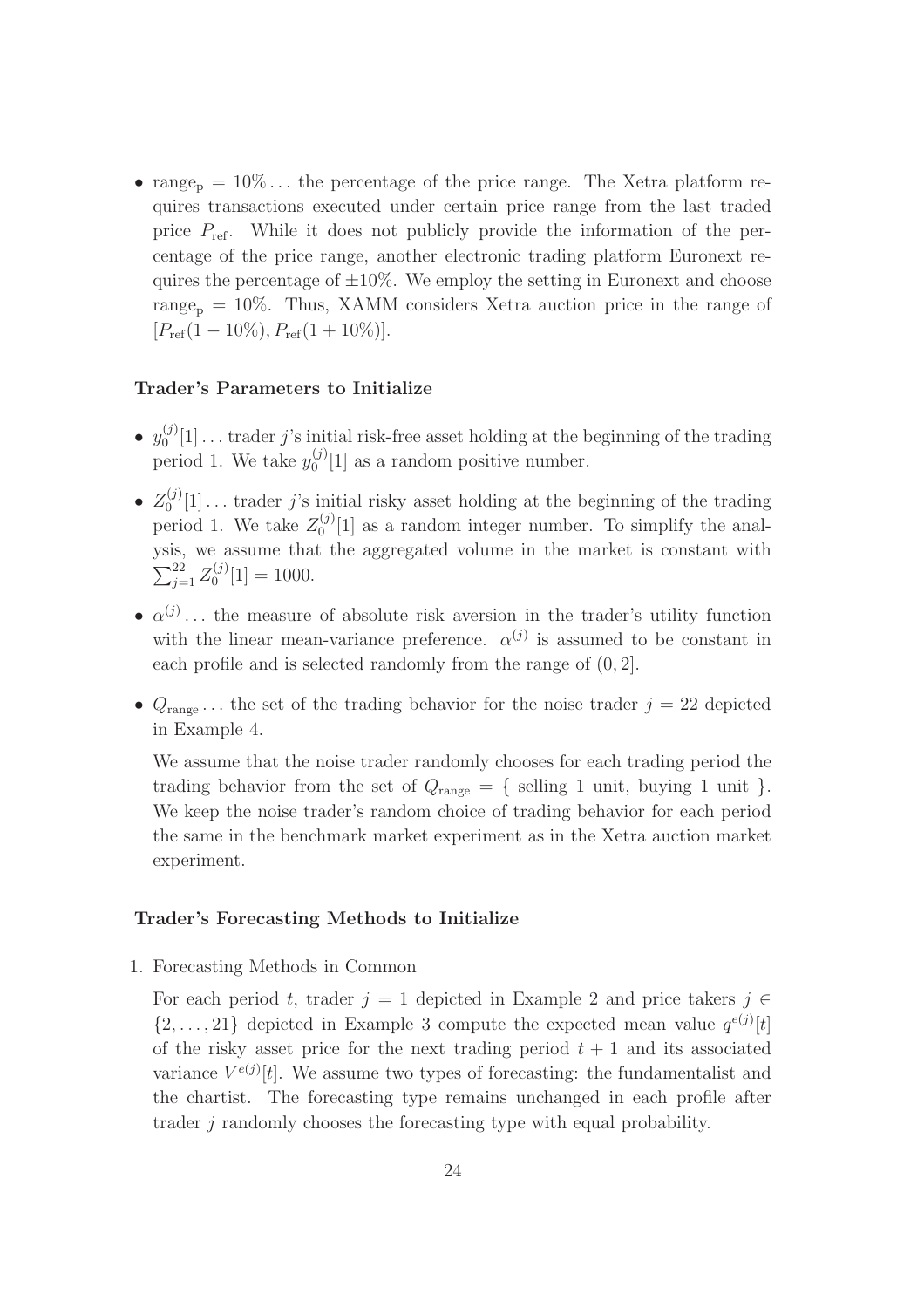- (a) The Fundamentalist
	- $q^{e(j)}[t] \dots$  The fundamentalist believes the mean value and the associated variance of the market price remain unchanged. It computes  $q^{e(j)}[t]$  as the mean value of the historical trading prices  $P_X[0], \ldots$ ,  $P_X[-K_{\text{XAMM}}+1]$  with

$$
q^{e(j)}[t] = \frac{1}{K_{\text{XAMM}}} \sum_{n=1}^{K_{\text{XAMM}}} P_X[1 - n].
$$

•  $V^{e(j)}[t] \ldots$  The fundamentalist computes  $V^{e(j)}[t]$  as the associated variance of the historical trading prices  $P_X[0], \ldots, P_X[-K_{XAMM} + 1]$ with

$$
V^{e(j)}[t] = \frac{1}{K_{\text{XAMM}} - 1} \sum_{n=1}^{K_{\text{XAMM}}} (P_X[1 - n] - q^{e(j)}[t])^2.
$$

The fundamentalist has constant forecast of  $q^{e(j)}[t]$  and  $V^{e(j)}[t]$  for each trading period.

- (b) The Chartist
	- $q^{e(j)}[t]$ ... The chartist expects the trend of the price movement based on the historical price movement. There are two types of chartists in our simulation: the trend follower and the contrarian. The trend follower expects the trading price will increase (decrease) given the trading price increased (decreased) in the last trading period while the contrarian expects the opposite. Let the indicator  $id_c = 1$  for trend follower and  $id_c = -1$  for contrarian. With historical trading prices  $P_X[t-1]$  and  $P_X[t-2]$ , the forecasting of the chartist at period t is

$$
q^{e(j)}[t] = \begin{cases} P_X[t-1](1 + id_c \cdot \omega^{(j)}) & \text{if} & P_X[t-1] > P_X[t-2], \\ P_X[t-1] & \text{if} & P_X[t-1] = P_X[t-2], \\ P_X[t-1](1 - id_c \cdot \omega^{(j)}) & \text{if} & P_X[t-1] < P_X[t-2]; \end{cases}
$$

where  $\omega^{(j)}$  measures how aggressive of the price movement that the trader expects.

id<sub>c</sub> and  $\omega^{(j)}$  are assumed to be constant after id<sub>c</sub> is chosen randomly from  $\{-1, 1\}$  with equal probability and  $\omega^{(j)}$  is chosen randomly from the range of  $(0, \text{range}_p)$ .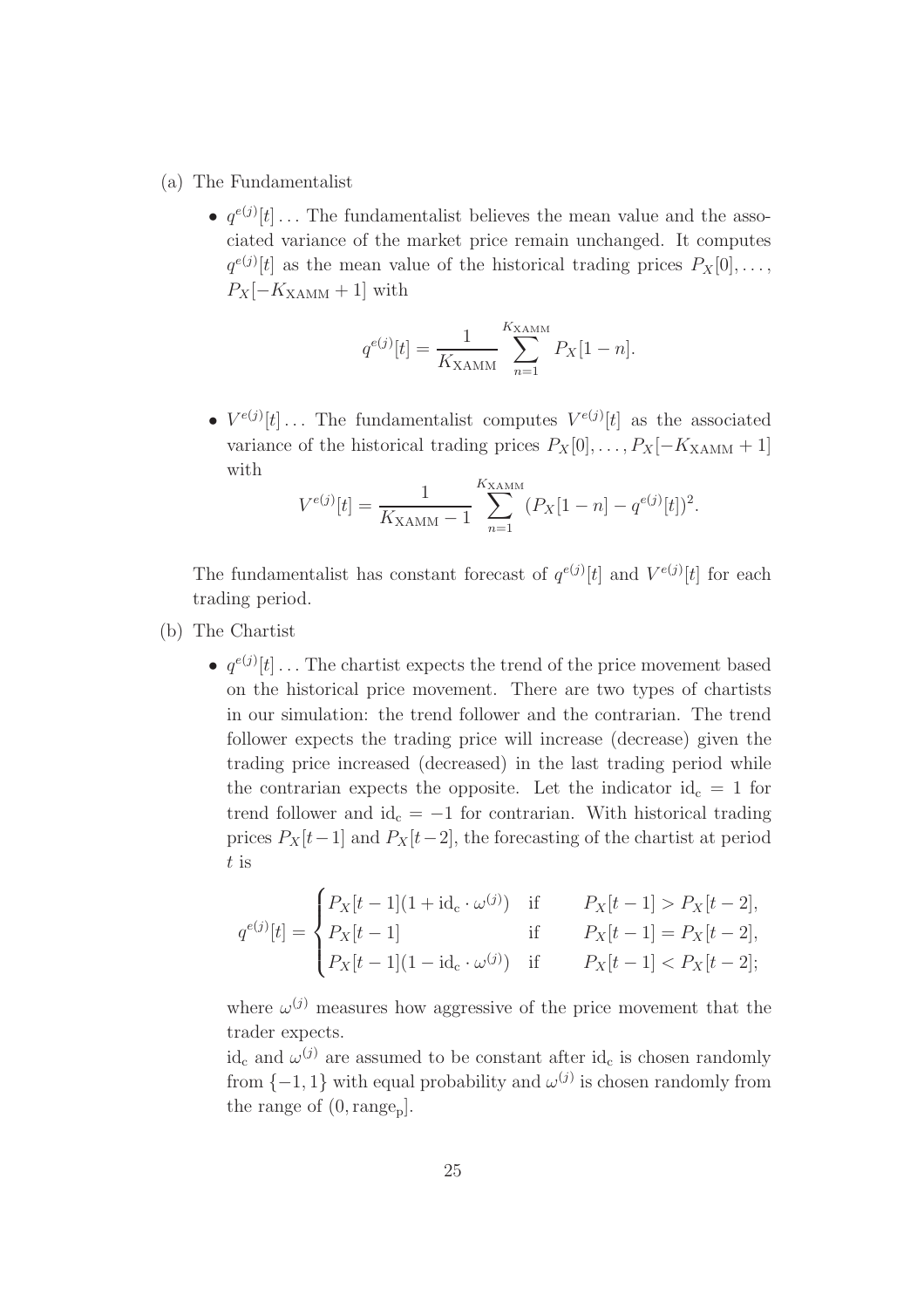- $V^{e(j)}[t] \dots$  It is assumed that the chartist keeps  $V^{e(j)}[t]$  constant in the profile after it is chosen randomly from the range (0, 5].
- 2. Forecasting Method for Price Setter  $j = 1$  depicted in Example 2
	- $P_X^{e(1)}[t] \dots$  the forecast on Xetra auction price in the current trading period  $t$ . By applying formulation (16) in Appendix B, the price setter computes the forecast  $P_X^{e(1)}[t](Q_m^{(1)}[t])$  that is a function of the quoted trading quantity  $Q_m^{(1)}[t]$  in its market order.
	- $Z_X^{e(1)}[t] \dots$  the forecast on the trader's final transaction volume in the current trading period  $t$ . By applying formulation (17) in Appendix B, the price setter computes  $Z_X^{e(1)}[t](Q_m^{(1)}[t])$  that is a function of the quoted trading quantity  $Q_m^{(1)}[t]$  in its market order.
- 3. Forecasting Method for Price Taker  $j = 2, \ldots, 21$  depicted in Example 3
	- $P_X^{e(j)}[t]$ ... the forecast on Xetra auction price in the current trading period t. It is assumed that  $P_X^{e(j)}[t]$  is randomly chosen from the price range  $[P_{ref}(1 - 10\%), P_{ref}(1 + 10\%)]$  stipulated in XAMM.

#### 4.2 Experimental Procedure

To investigate the market dynamics and the impact of the price setter in Xetra auction market, we construct along with the Xetra auction market experiment a benchmark market experiment. The benchmark market experiment has the same setup as the Xetra auction market experiment except for the price setter  $j = 1$  depicted in Example 2. The benchmark market experiment replaces the price setter  $j = 1$  with the benchmark trader which follows the same setup as depicted in Example 2 except for adopting the forecast  $Z_X^{e(1)}[t](Q_m) = Q_m$  and  $P_X^{e(1)}[t](Q_m) = P_{\text{ref}}$  where  $P_{\text{ref}}$  is the last traded price in Xetra auction market. Thus, the benchmark trader considers its objective in the submodule of objectives as the portfolio selection problem:

$$
\max_{Q_m \in \mathbb{Z}} \quad \{q^{e(1)}[t] - R \cdot P_{\text{ref}} \} \cdot Q_m + q^{e(1)}[t] \cdot Z_0^{(1)}[t] + Ry_0^{(1)}[t] - \frac{\alpha_1}{2} \{Z_0^{(1)}[t] + Q_m\}^2 \cdot V^{e(1)}[t],
$$
\n(13)

where  $\alpha_1$  is a constant measure of absolute risk aversion. As observed in (13), the trader considers in its portfolio selection problem that the current trading price and the trader's final trading volume are independent of  $Q_m$ . The benchmark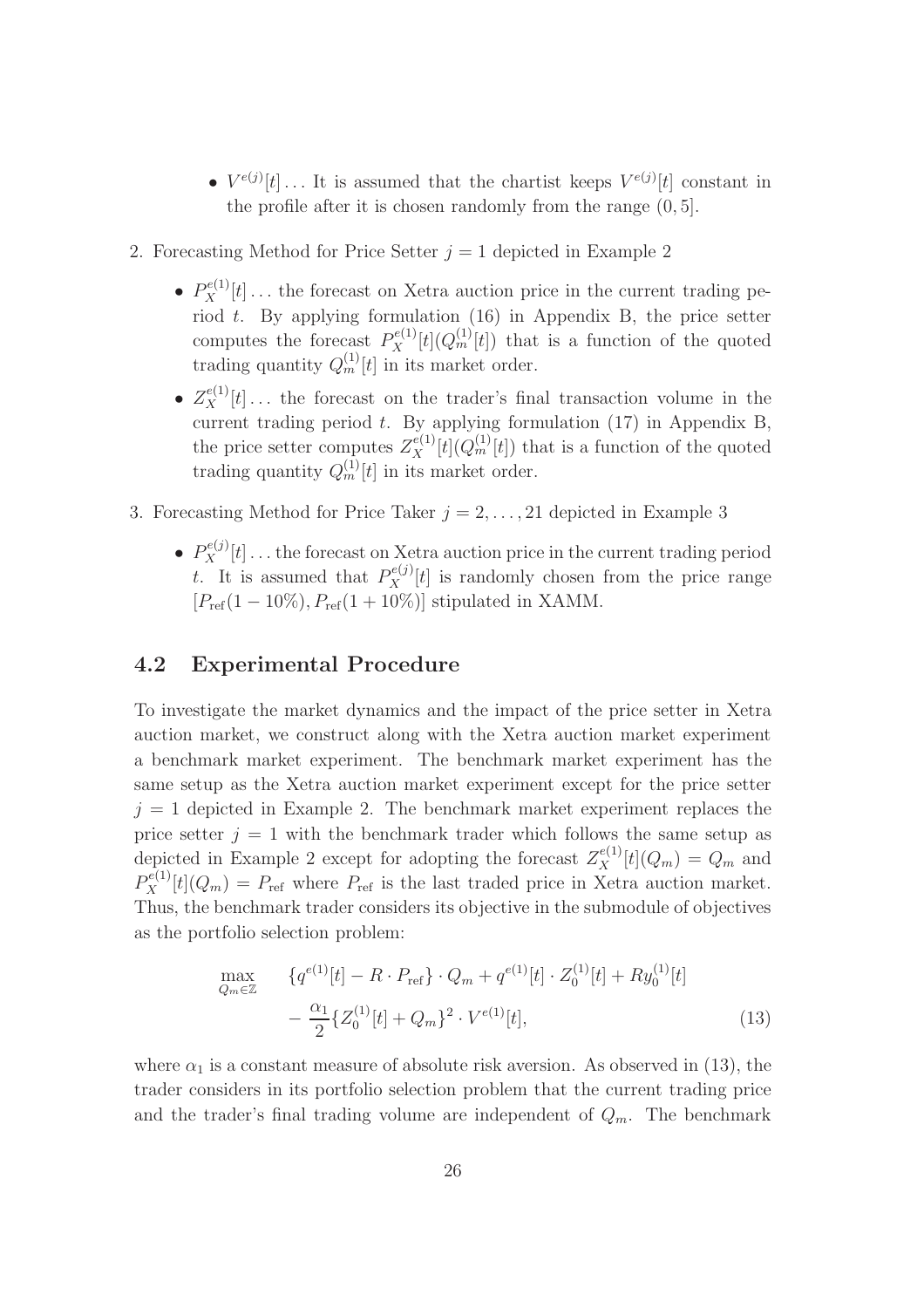trader is thus regressed to a price taker who has no manipulation on the current trading price and on the trading volume by its market order.

We consider 50 rounds of market experiments. It starts with initiating 50 simulation profiles for each round of the market experiment with the index  $s \in$  $\{1, \ldots, 50\}$ . Then for each profile s, we conduct the benchmark market experiment and the Xetra auction market experiment with 250 trading periods of simulations.

# 200 0 50 100 150 200 50 price<br>100 <u>င</u>္တ  $\circ$ 0 50 100 150 200 250 period

#### 4.3 Experimental Results

Figure 10: The price dynamics in 50 profiles.

**Price Dynamics.** We consider the price dynamics for 250 trading periods generated in the market experiment. Figure 10 illustrates the price dynamics generated by all 50 simulation profiles. The blue color in this figure as well as in the following figures is for the benchmark market experiment and the red color is for the Xetra auction market experiment.

Figure 10 demonstrates the divergence of the price dynamics in the market experiment. Consider the end-of-period trading price as the market price in the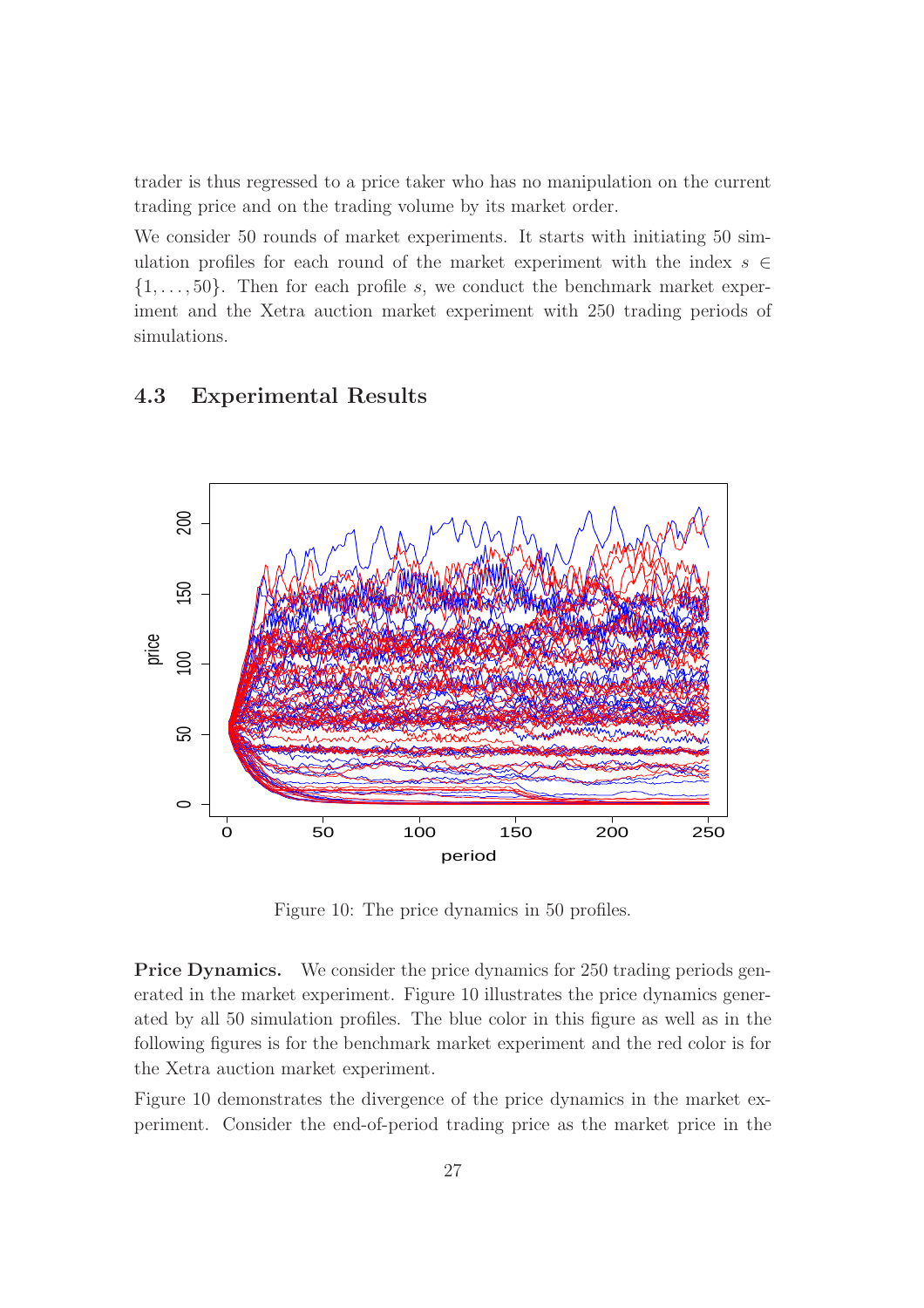

Figure 11: The histogram of the end-of-period trading price in the market experiments.

last trading period  $t = 250$ . It ranges [0, 182.67] for all 50 benchmark market experiments and [0, 205.39] for all 50 Xetra auction market experiments in the simulation. The histogram of the end-of-period trading price depicted in Figure 11 illustrates the divergence emerges in both market experiments.

Property of Non-equilibrium Trading Price. We employ the percentage of the non-equilibrium trading price  $percent_{non}^{(s)}$  to investigate the non-equilibrium property of the trading price for each profile  $s \in \{1, \ldots, 50\}$  with

$$
percent_{non}^{(s)} = \frac{\frac{\text{#{trading periods with non market-clearing trading price}}{\text{#{trading periods with trading price}}}}{\text{#{trading periods with trading price}}}
$$

Figure 12 shows the percentage for the benchmark market experiment and for the Xetra auction market experiment in each profile. The lowest percentage of non-equilibrium trading price is 41.82% and the highest percentage is 96.58% in our simulation results, which implies that Xetra auction price generated in the market experiments is generically non-equilibrium. This property can be easily observed in Figure 12 where the blue line and the red line are far above the x-axis.

We conduct statistical test to investigate the impact of the price setter on the percentage of the non-equilibrium trading price. We specifically test whether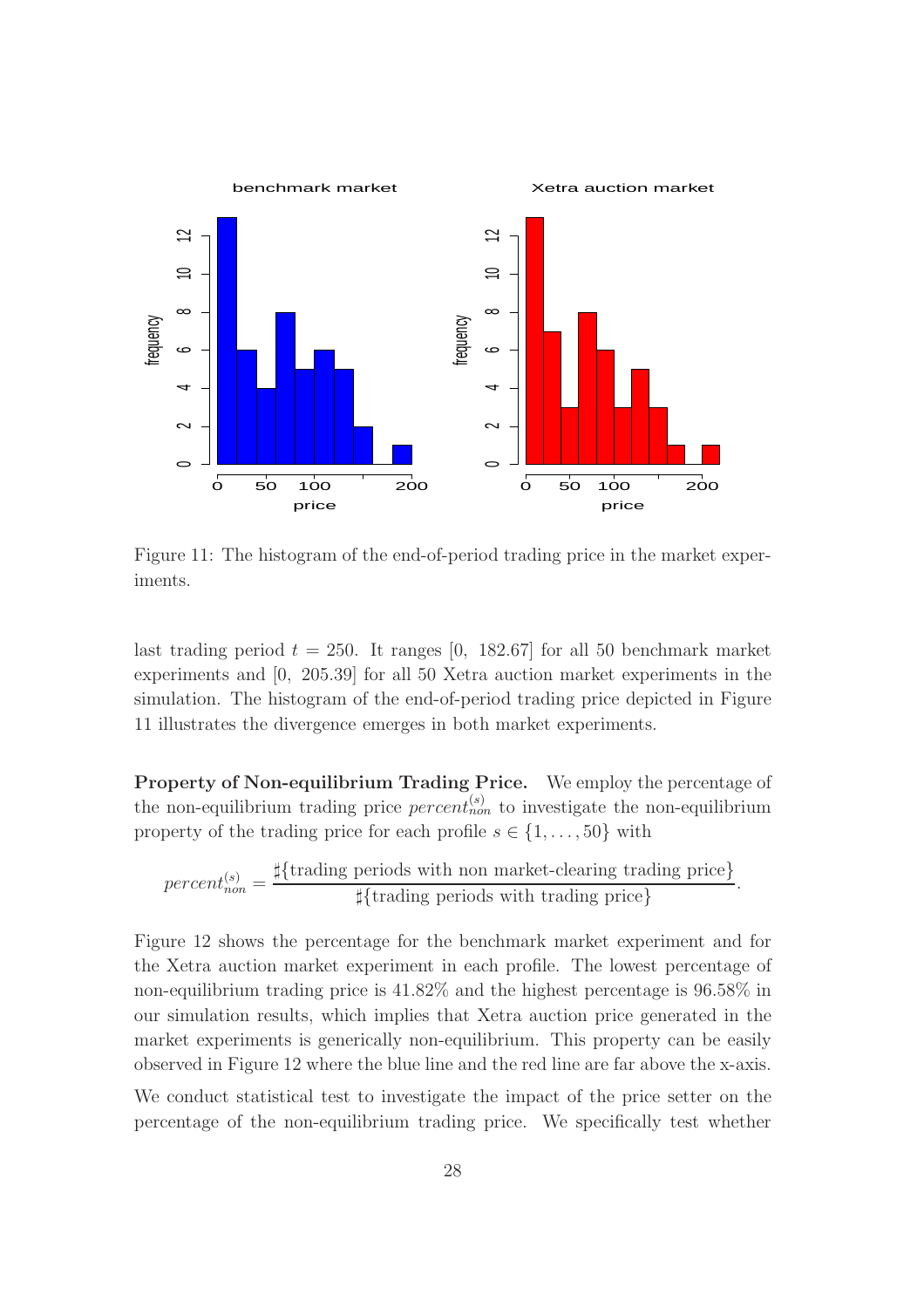

Figure 12: The percentage of non market-clearing price.

 $percent<sub>non</sub><sup>(s)</sup>$  associated with the benchmark market experiment is greater than that associated with the Xetra auction market experiment. We apply the nonparametric statistical test – the Wilcoxon signed ranks test – and verbally present the null hypothesis as:  $percent_{non}^{(s)}$  in the benchmark market experiment is no greater than that in the Xetra auction market experiment. The test result has  $p - value = 0.0659 < 0.1$ . Thus, we reject the null hypothesis with 90% level of confidence and accept that  $percent_{non}^{(s)}$  in the benchmark market experiment is greater than that in the Xetra auction market experiment. Thus, the Xetra auction market experiment where the price setter participates has a higher percentage of market equilibrium than the benchmark market experiment. This implies that the introduction of the price setter increases the possibility of market equilibrium and thus increases the market efficiency in Xetra auction market.

Intuitively, when Xetra auction market exists a surplus, i.e., the discrepancy between the aggregate demand and the aggregate supply, the price setter could submit a market order to accept the surplus without affecting the trading price in the market. When the price setter would submit a market order exceeding the surplus, the trading price would jump to an inferior position such that the trading price would fall down when the price setter would submit a market order in the sell side and vice versa. Thus the price setter has the incentive to meet but not outnumber the surplus in the market. When the price setter submits its market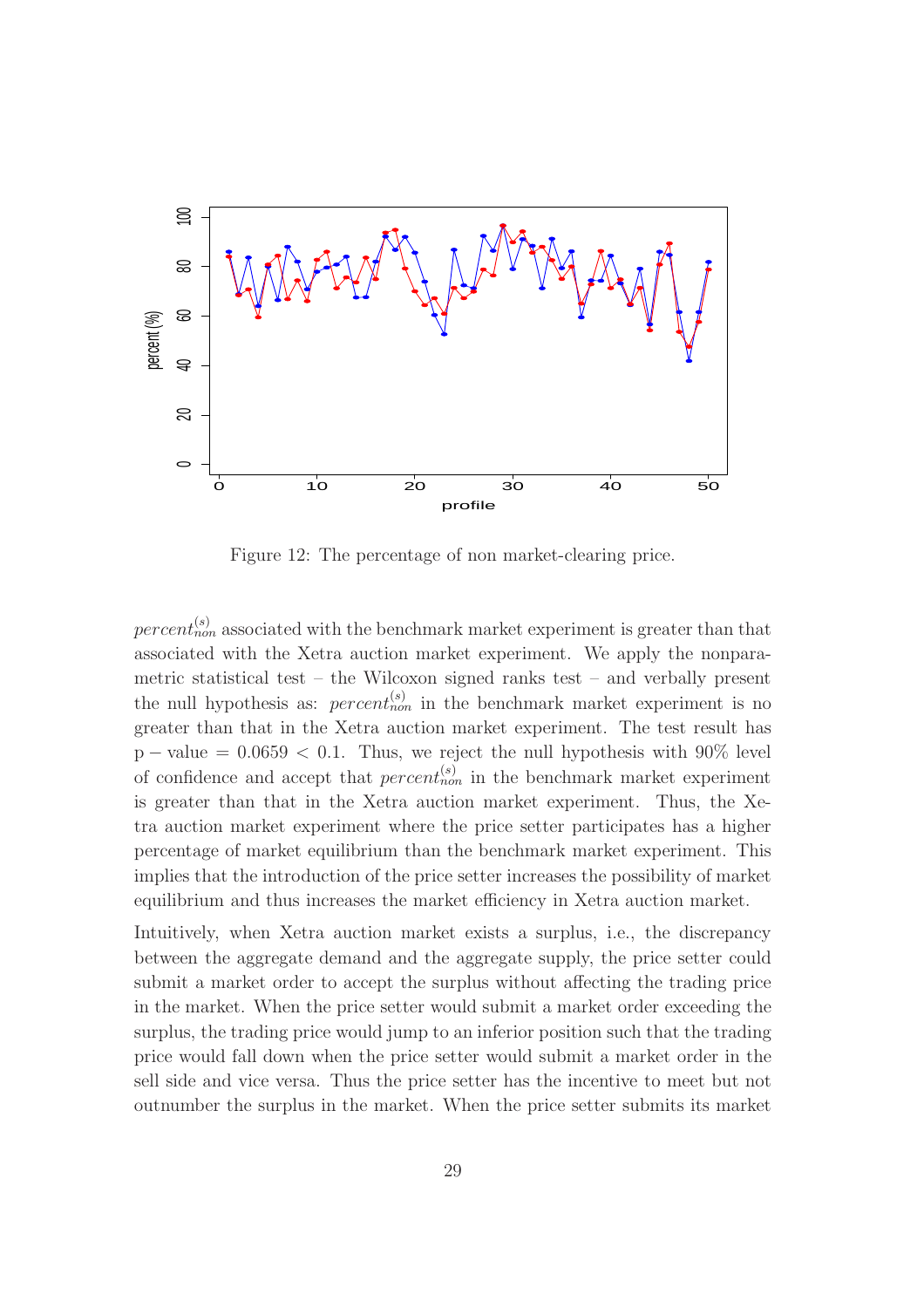order to fully accept the surplus, Xetra auction market drives to equilibrium. The introduction of the price setter thus increases the market efficiency in Xetra auction market.

**Price Volatility.** We apply in this work the variance of the price dynamics  ${P_X^{(s)}[1], \ldots, P_X^{(s)}[250]}$  for each profile s to measure price volatility in the market experiment. The variance of the price dynamics is formulated as:

$$
Var^{(s)} = \frac{1}{249} \sum_{n=1}^{250} (P_X^{(s)}[n] - \overline{P_X^{(s)}})^2,
$$

where  $P_X^{(s)}$  is the mean value of  $\{P_X^{(s)}[1], \ldots, P_X^{(s)}[250]\}$ . Figure 13 shows the variance for the benchmark market experiment and for the Xetra auction market experiment.



Figure 13: The variance of the trading price dynamics.

We use the Wilcoxon signed ranks test to investigate the impact of the price setter on the price volatility. The null hypothesis that we test is verbally presented as: the variance on the price dynamics for the benchmark market experiment has the same measure as that for the Xetra auction market experiment. The test result has  $p - value = 0.8545$ . We can not reject the null hypothesis to accept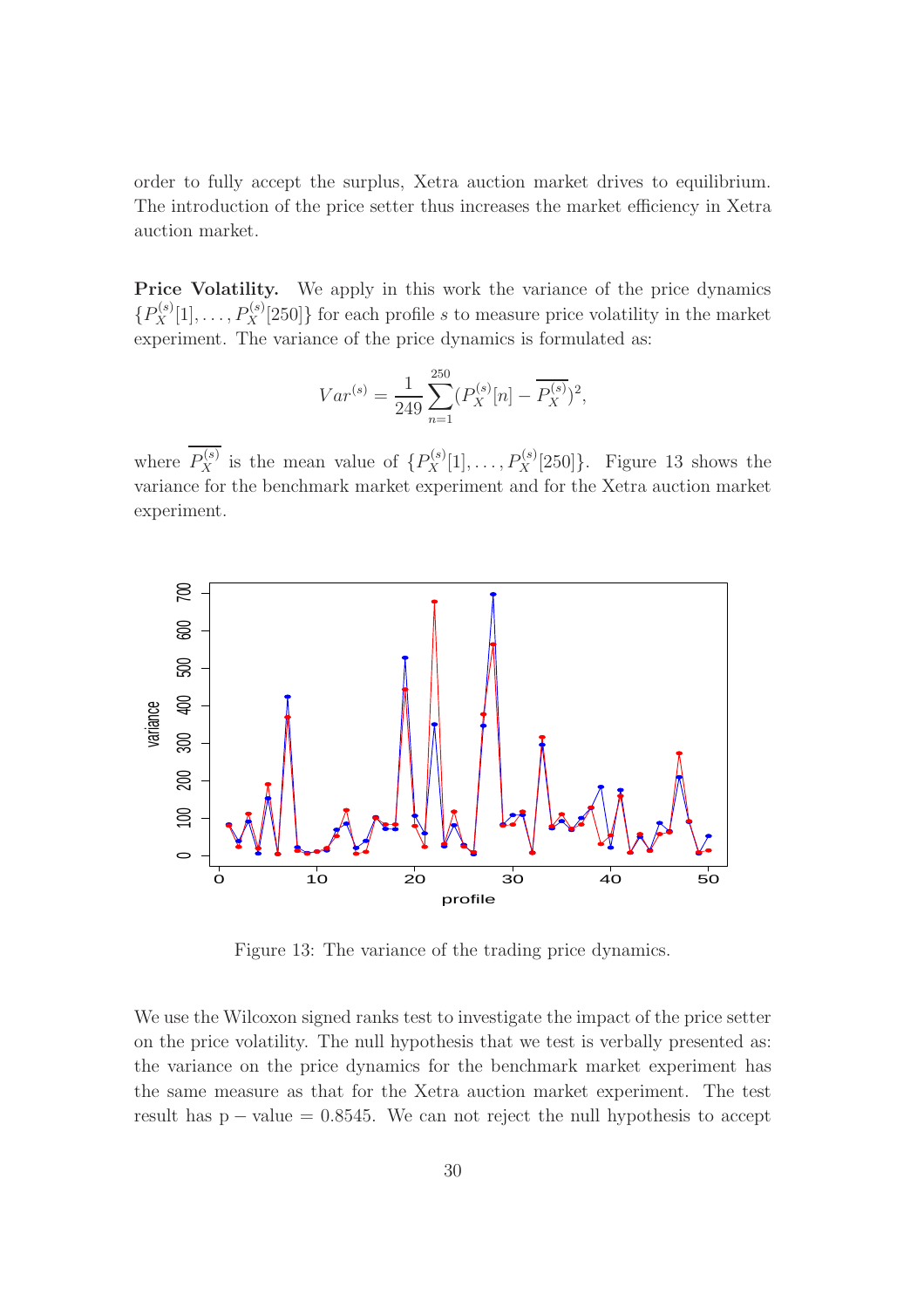that the variance on the price dynamics for the benchmark market experiment is significantly different from that for the Xetra auction market experiment. It seems that the introduction of the price setter does not significantly impact the price volatility in Xetra auction market.

Intuitively the price setter influences the price volatility of Xetra auction market in two different directions. The price setter exploits the market for a profit by its aggressive trading behavior, which would increase the price volatility in Xetra auction market. On the other hand, the introduction of the price setter increases the possibility of market equilibrium. The increase in market efficiency would allow traders to efficiently adjust their trading behavior to stabilize the market in equilibrium, which implies a decrease in the price volatility of the market. These two opposite impacts offset against each other so that the participation of the price setter would not significantly influence the price volatility in Xetra auction market.

# 5 Concluding Remarks

We have developed in this work the integrative framework for ACE modeling as general guidance for analyzing economic systems from 'bottom-up' and for seamlessly transferring economic systems into the corresponding agent-based models. By applying this integrative framework, we have constructed the agent-based model of XAMS with the formulation of XAMM and of the price setter. The success of developing the agent-based model of XAMS by applying the integrative framework demonstrates that the modeling procedure and the modeling templates applied in this framework are sufficiently applicable for analyzing the economic system and for developing the corresponding agent-based model in a step-by-step manner.

We have implemented the agent-based model with the computer software system and have conducted the computer simulation for market experiments. By investigating simulation results on market dynamics, we have discovered that the introduction of the price setter improves market efficiency while does not significantly influence price volatility in Xetra auction market.

The investigation of simulation results on market dynamics has validated the property of non-equilibrium trading price in Xetra auction market. This finding reveals the flexibility of the agent-based model in depicting non-equilibrium market dynamics. Another flexibility of the agent-based modeling demonstrated in our work is on the aspect of modeling active economic agents. We have applied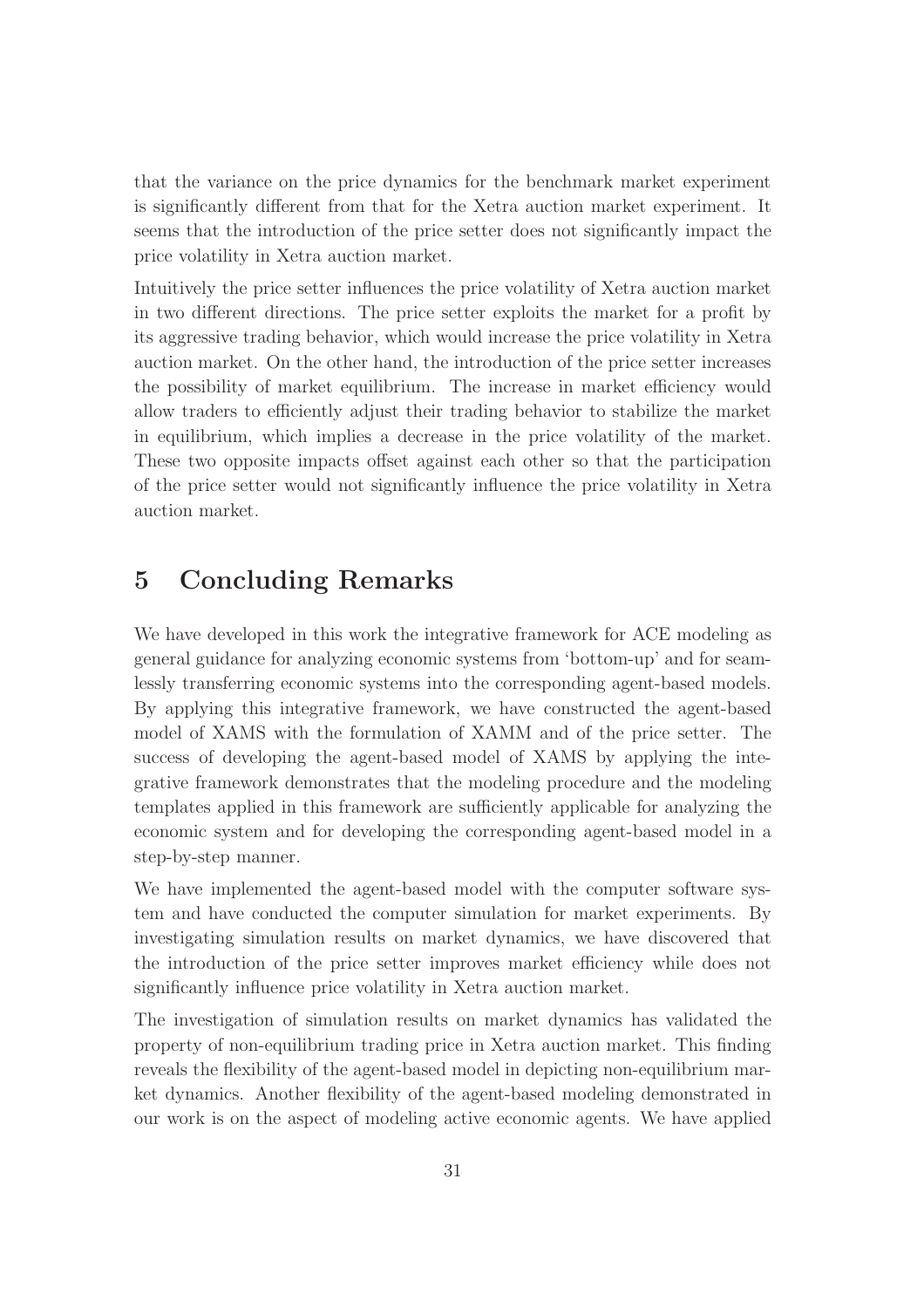MAEA to model heterogeneous traders in Xetra auction market with the meanvariance preference in the submodule of objectives. Essentially the submodule of objectives in MAEA presents the mechanism of selection that the agent employs to choose its action plan. By applying MAEA, one can easily extend the model of traders by replacing the mean-variance preference with new criteria of selection that allow more flavor of non-optimizing and adaptive behavioral rules. One possibility is to introduce psychological patterns of decision making in the trader's submodule of objectives, which is open for the future work.

# References

- Bertalanffy, L. v. (1993). *General system theory*. New York: Braziller, revised edition, 11. print. ed.
- Blaha, M. & Rumbaugh, J. (2004). *Object-Oriented Modeling and Design with UML*. Prentice Hall, second edition ed.
- Das, S. (2003). *Intelligent market-making in artificial financial markets*. Master's thesis, Massachusetts Institute of Technology.
- DOMOWITZ, I. . & YEGERMAN, H. (2005). The cost of algorithmic trading: A first look at comparative performance. In: *Algorithmic Trading: Precision, Control, Execution* (BRIAN R. BRUCE, P. A. M., ed.).
- GRUPPE DEUTSCHE BÖRSE (2003). The market model stock trading for *Xetra*. Frankfurt a. M.
- LeBaron, B. (2006). Agent-based computational finance. In: *Handbook of Computational Economics, Vol. 2: Agent-Based Computational Economics.* (TESFATSION, L. S. & JUDD, K. L., eds.), Handbooks in Economics Series, chap. 9. North-Holland.
- Li, X. (2010). *Microeconomic Foundation of Investment Decisions for Electronic Security Trading Systems*. Ph.D. thesis, Bielefeld Graduate School of Economics and Management, Bielefeld University.
- Merton, R. C. (1992). *Continuous-Time Finance*. Blackwell.
- NYSE Euronext (2010). *Euronext Rule Book Book I*.
- Pindyck, R. & Rubinfeld, D. (2001). *Microeconomics*. Prentice Hall, 5th edition ed.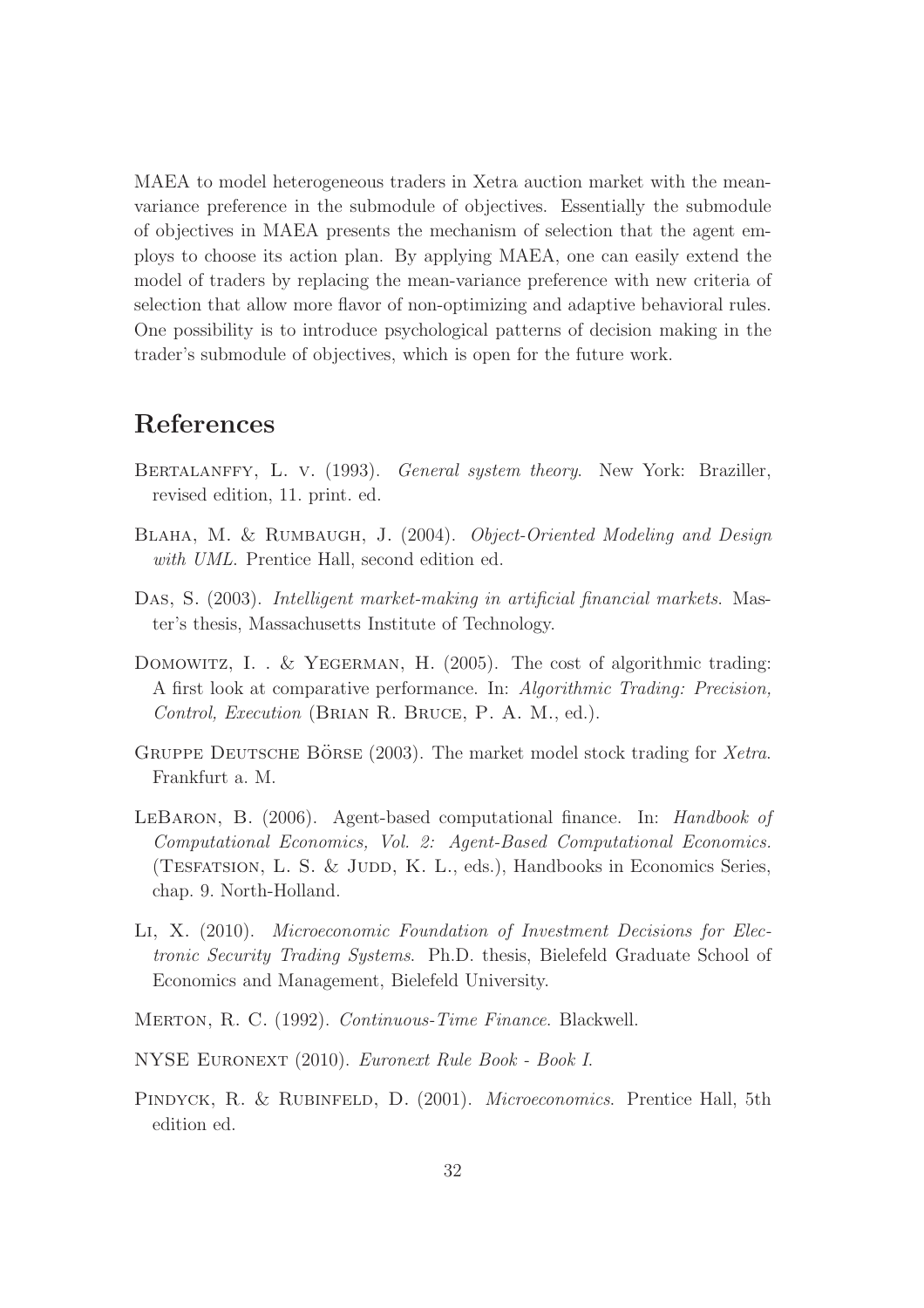- Potts, J. (2000). *The new evolutionary microeconomics*. New horizons in institutional and evolutionary economics. Elgar.
- Russell, S. J. & Norvig, P. (2003). *Artificial intelligence, a Modern Approach*. Prentice Hall series in artificial intelligence. Prentice Hall, 2. ed. ed.
- SHARPE, W. (1964). Capital asset prices: A theory of market equilibrium under conditions of risk. *Journal of Finance* 19(3), 425–442.
- Tesfatsion, L. S. (2006). Agent-based computational economics: A contructive approach to economic theory. In: *Handbook of Computational Economics, Vol. 2: Agent-Based Computational Economics* (TESFATSION, L. S. & JUDD, K. L., eds.). North-Holland.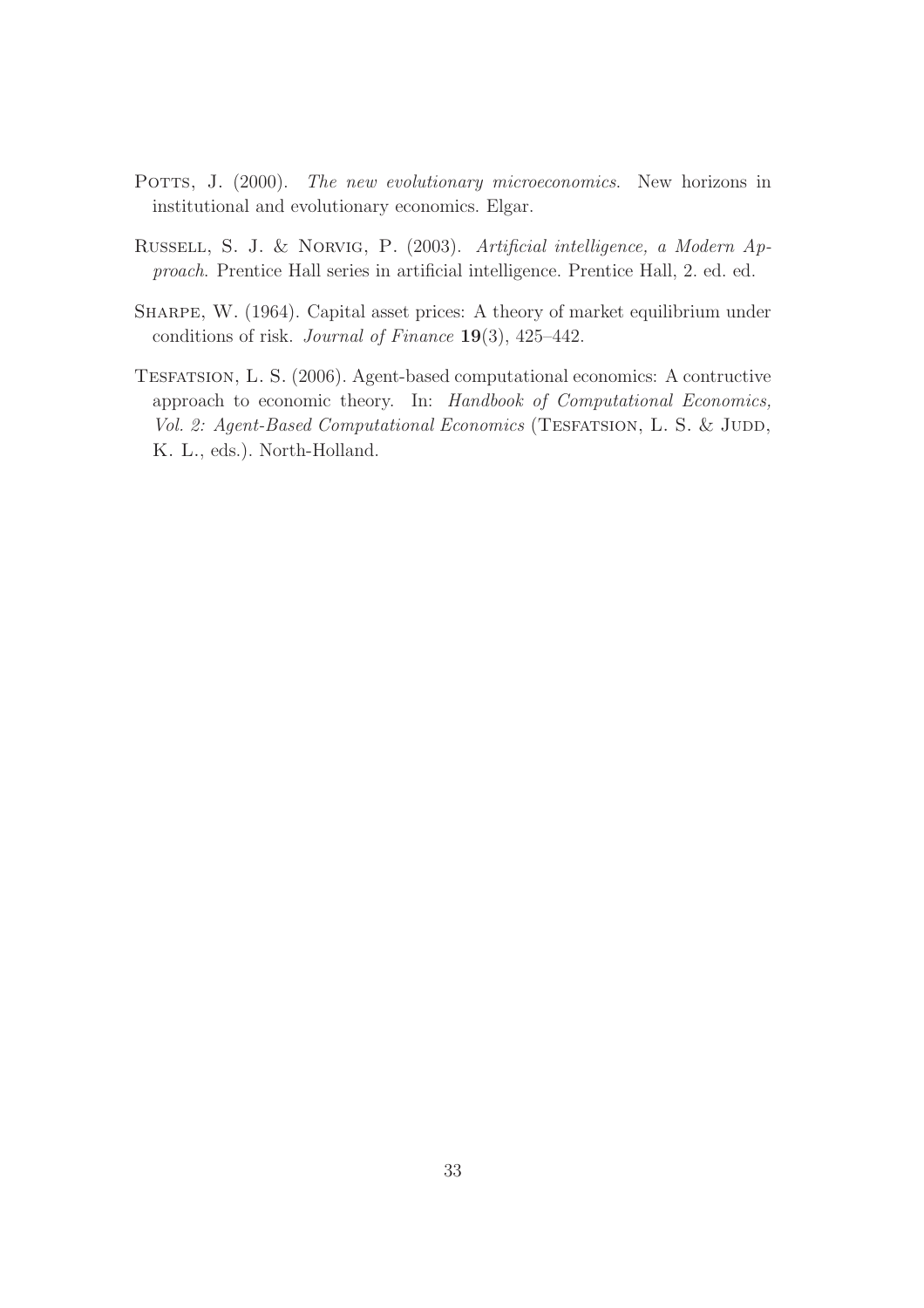# A Xetra Auction Market Mechanism

The Xetra auction market mechanism is composed of the Xetra auction price mechanism and the allocation mechanism to determine the Xetra auction price and the trading volume respectively. Based on the description of the Xetra auction trading rules in (Gruppe Deutsche Börse 2003), Figure 14 illustrates the Xetra auction price mechanism in which the subprocess Xetra-Auction-PDA $(\mathcal{I}_0)$ is depicted in Figure 15. The formulation of the Xetra auction allocation mechanism is illustrated in Figure 16.



Figure 14: The flowchart of the Xetra auction price mechanism.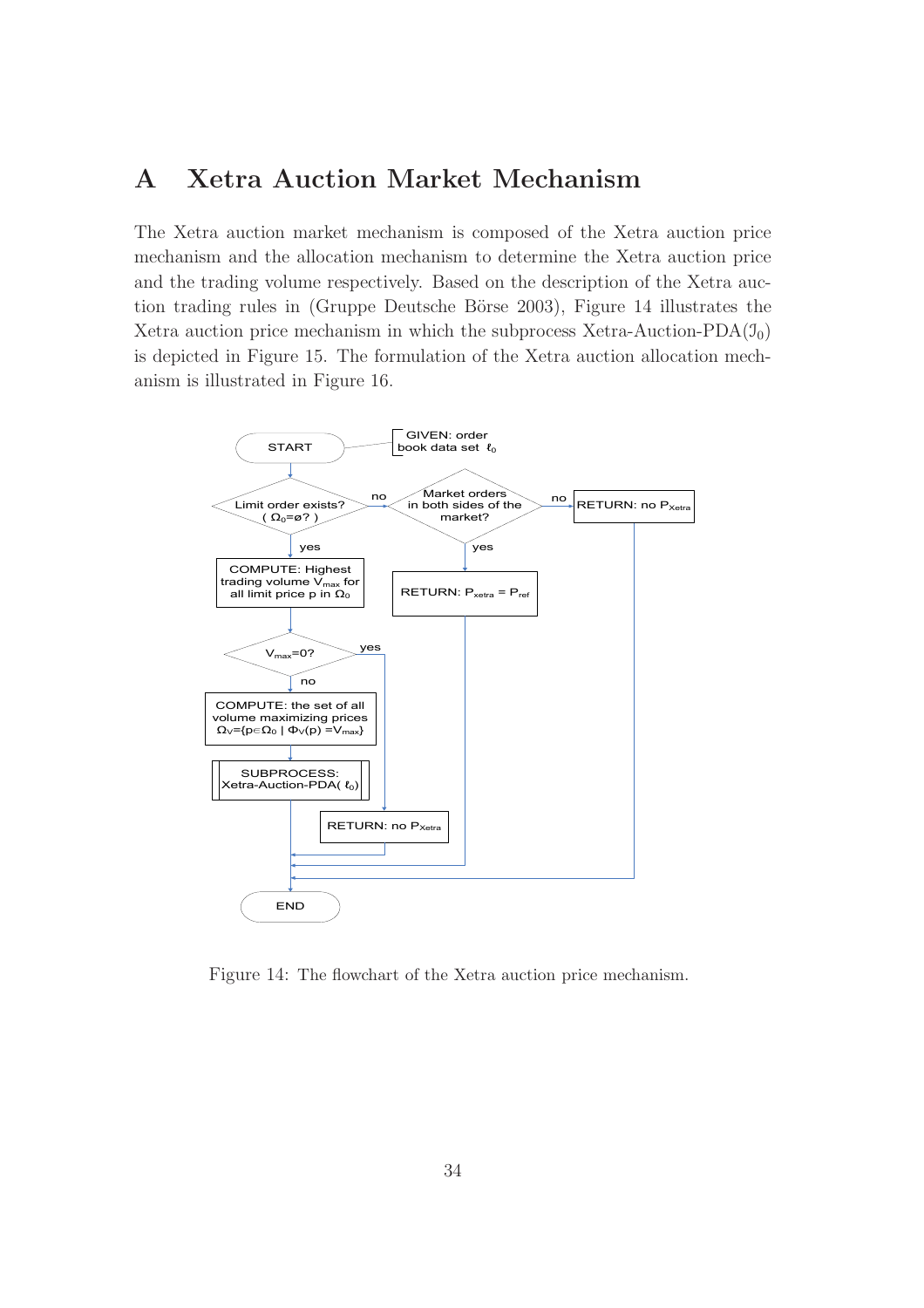

Figure 15: The flowchart of subprocess: Xetra-Auction-PDA $(\mathcal{I}_0)$ .

The function  $QV(Ord)$  in Figure 16 returns the quoted trading quantity of the order  $Ord$  and the function  $RV(Ord)$  denotes the realized trading volume for the order Ord.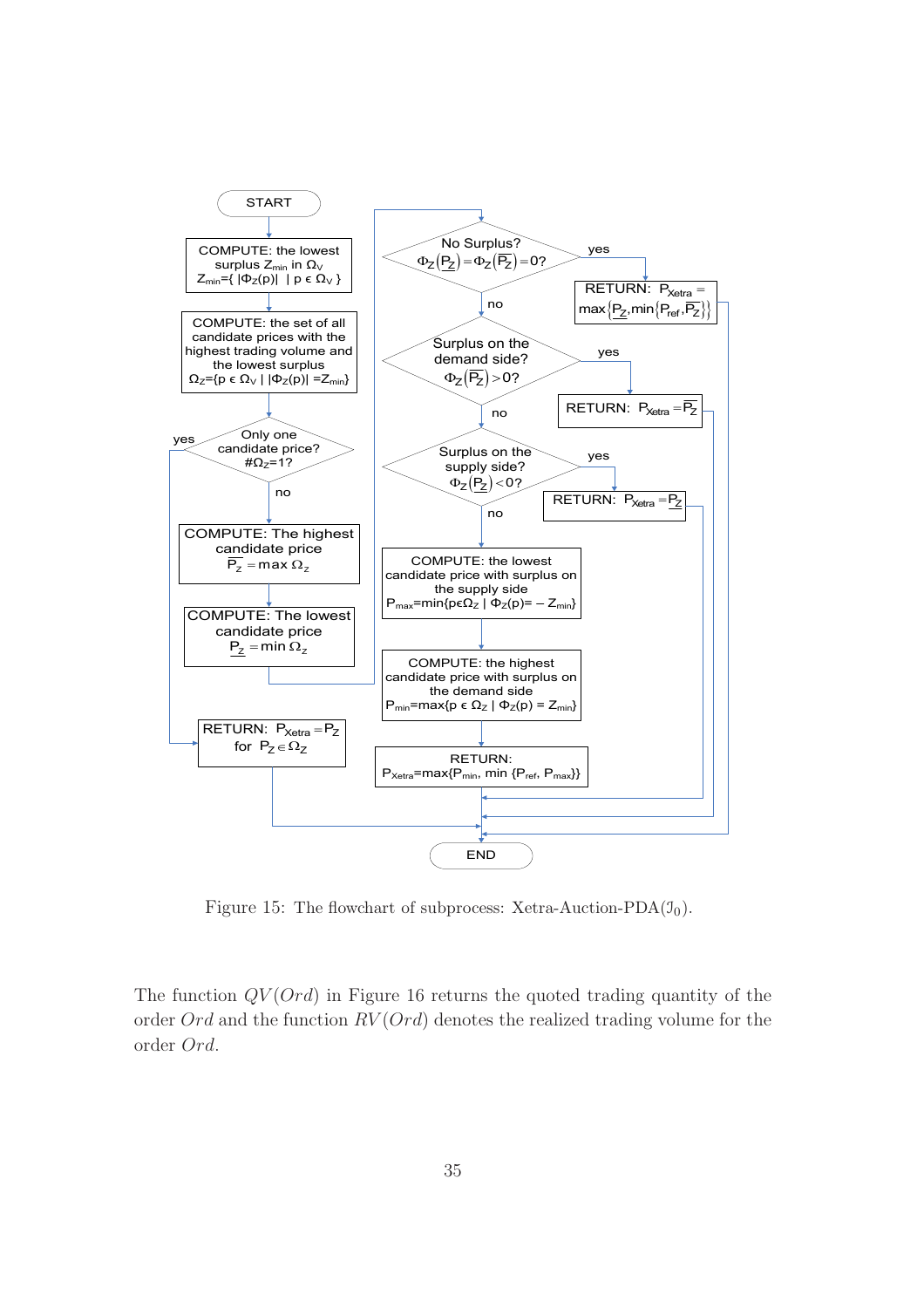

Figure 16: The flowchart of the Xetra auction allocation mechanism.

### B Subjective Forecast of Price Setter

We present the price setter's forecasting on the Xetra auction price and the final transaction volume.<sup>7</sup> Introduce a new notation " $\vert$ " to represent a closed half or an open half of an interval. For example, for any real numbers  $a$  and  $b$  with  $a < b, \mid a, b \mid := [a, b]$ ,  $[a, b)$ ,  $(a, b]$ , or  $(a, b)$ . For trading period t, consider the central order book data set  $\mathcal{I}_0[t]$  in Xetra auction contains a series of limit prices  $P_1 \leq P_2 \leq \cdots \leq P_{N_l}$  and the reference price  $P_{ref}$  that is the last trading price. The excess demand function for the order book  $\mathfrak{I}_0[t]$  is a step function with

$$
\Phi_Z(p; \mathcal{I}_0[t]) = \sum_{n=0}^{N_l} \phi_n^Z 1_{A_n^Z}(p), \tag{14}
$$

<sup>7</sup>See Chapter 3 in (Li 2010) for comprehensive description.